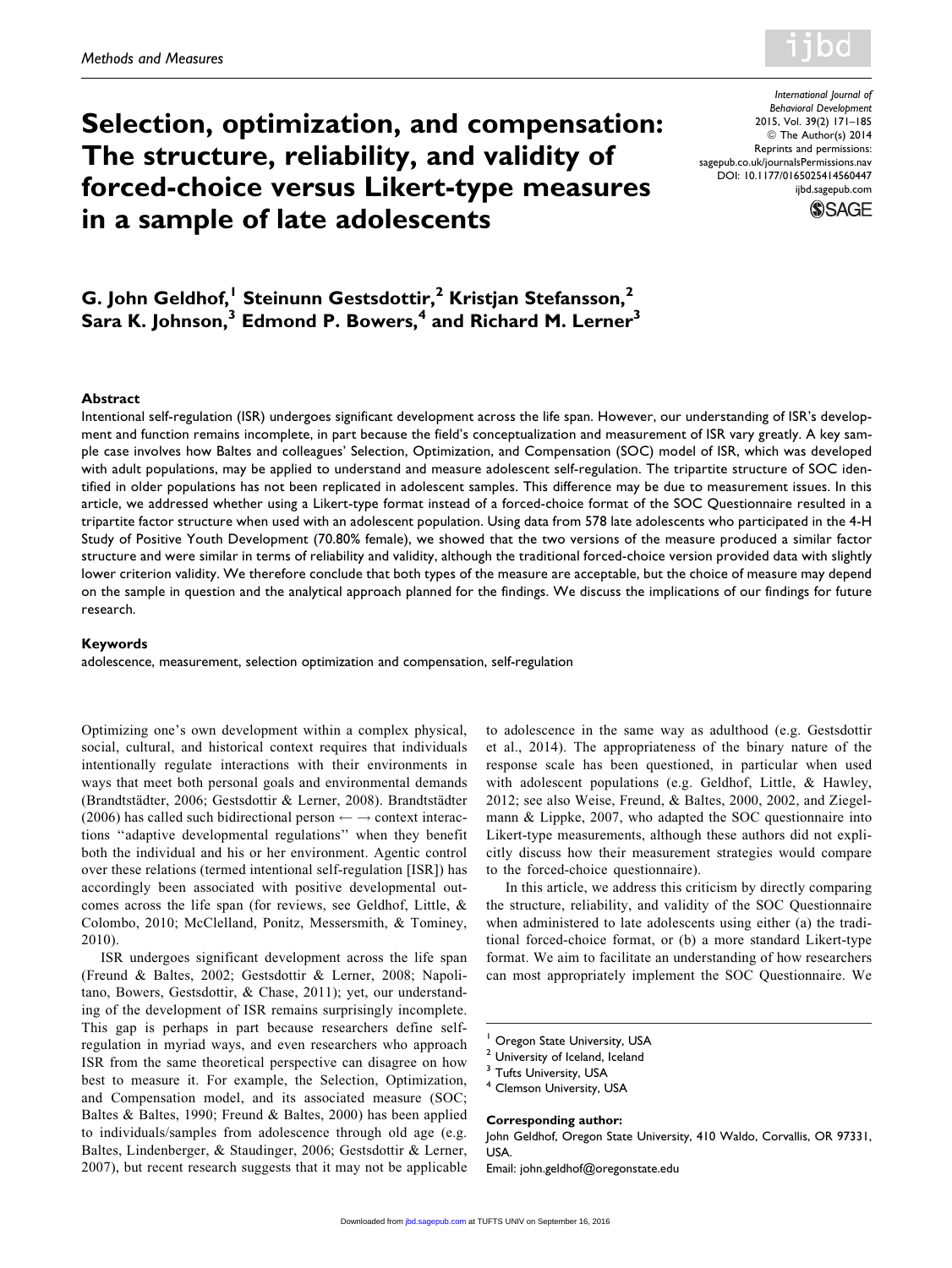|  |  | Table 1. Model fit from previous studies of adolescent Selection, Optimization, and Compensation. |  |  |
|--|--|---------------------------------------------------------------------------------------------------|--|--|
|--|--|---------------------------------------------------------------------------------------------------|--|--|

| Citation                                                     | Model*                                                                         | Data distribution                                         | RMSEA [90% C.I.] CFI                     |                          | - TLI             |
|--------------------------------------------------------------|--------------------------------------------------------------------------------|-----------------------------------------------------------|------------------------------------------|--------------------------|-------------------|
| Gestsdottir & Lerner (2007)                                  | Tripartite model<br>9-item composite                                           | Ordered categorical<br>Ordered categorical .04 [.03, .05] | .05 [.04, .05]                           | $0.64$ n/a<br>$0.89$ n/a |                   |
| Zimmerman, Phelps, and Lerner (2007)                         | Tripartite model<br>9-item composite                                           | Normal<br>Normal                                          | $.06$ $[.06, .07]$<br>$.06$ $[.05, .06]$ | n/a<br>n/a               | n/a<br>n/a        |
| Gestsdottir, Lewin-Bizan, von Eye, Lerner, and Lerner (2009) | Tripartite model <sup>†</sup><br>Tripartite model with higher-order $^\dagger$ | Normal<br>Normal                                          | .06 $[n/a]$<br>.06 $[n/a]$               | n/a<br>n/a               | n/a<br>n/a        |
| Gestsdottir et al. (2014)                                    | Tripartite model<br>9-item composite                                           | Ordered categorical<br>Ordered categorical .02 [.00, .04] | $.08$ $[.07, .08]$                       | $0.53$ 0.46<br>0.98 0.98 |                   |
| Current study                                                | 9-item composite<br>9-item composite                                           | Ordered categorical<br>Normal                             | $.03$ $[.02, .02]$<br>$.03$ $[.03, .04]$ | 0.93                     | 0.92 0.90<br>0.92 |

\*Model fit for first sample presented in each article.

<sup>†</sup>These models are mathematically identical but are often used to justify the differentiation of Selection, Optimization, and Compensation during adolescence.

address these issues as they relate to the measurement of SOC toward the end of adolescence; additional research is needed to assess the appropriateness of these two types of response scales in other periods of the life span.

# The SOC model

The SOC model is an action-theoretical approach to selfregulation that emphasizes four self-regulatory action processes: Elective selection, optimization, compensation, and loss-based selection. *Elective selection* (henceforth selection) refers to an individual's ability to commit to a set of meaningful goals and entails organizing selected goals into a hierarchy that accounts for personal and environmental needs. Once an individual selects a goal, or a hierarchy of goals, he or she must next follow through with actually achieving that goal. In the terminology of the SOC model, self-regulated actions that move an individual closer to attaining his or her selected goals are called Optimization. Optimization includes the acquisition and development of the means, the resources and skills, as well as the cognitive abilities such as attentional focus and inhibitory control, to enhance the probability of attaining one's goals. Optimization applies to an individual's initial attempt to reach a goal, but individuals must also adaptively navigate setbacks, losses, and failures by implementing alternative means to reach a goal. The SOC model terms these latter processes compensation (Freund & Baltes, 2000, 2002). The final component of self-regulation specified by the SOC model, loss-based selection, lies at the intersection of selection and Compensation. Baltes and colleagues define Loss-Based Selection as a form of selection, but differentiate LBS from Elective Selection by specifying Loss-Based Selection as pertaining to events in which an individual responds to an obstacle by reorganizing his or her goal hierarchy. Loss-Based Selection might entail selecting new goals, reconsidering the importance of previously-selected goals, or replacing one goal by dedicating additional energy toward another goal (i.e., an act of de-selection; see also Freund & Baltes, 2000, 2002). Some researchers have questioned whether LBS is relevant to selfregulation during normative adolescent development, however (e.g. Gestsdottir & Lerner, 2007, but see Gestsdottir, Bowers, von Eye, Napolitano, & Lerner, 2010), and the LBS subscale is not often used with adolescent samples for this reason. In this article, therefore, we only consider measures of (elective) selection, optimization, and compensation.

# SOC in adolescence

In the second decade of life, youth develop an increased capacity for self-regulation. Self-regulation also gains increased significance for adaptive development during this period (e.g. Gestsdottir & Lerner, 2008). Changes in the prefrontal cortex, increases in interconnectivity among brain regions, and increases in dopamine levels, all provide the opportunity for increased cognitive control during this age period, especially in relation to long-term goals (Steinberg, 2010). In addition, an orientation toward one's personal future becomes increasingly important during adolescence, when a more developed identity helps the young person form goals and utilize goal-relevant strategies, such as SOC, to reach those goals (Brandtstädter, 2006; Havighurst, 1972; Schmid & Lopez, 2011; Schmid et al., 2011).

Recent research has provided evidence that SOC supports adaptive adolescent development, including indicators of the Five Cs of Positive Youth Development (Competence, Confidence, Character, Caring, and Connection; see Bowers et al., 2011; Gestsdottir & Lerner, 2007; Gestsdottir, Lewin-Bizan, von Eye, Lerner, & Lerner, 2009; Gestsdottir et al., 2010), which are thought to foster young people's tendency to make meaningful contributions to their communities (e.g. Lerner et al., 2005). Furthermore, SOC has been a consistent negative predictor of adolescents' substance use, delinquent behaviors, and depressive symptomology (Gestsdottir & Lerner, 2007; Gestsdottir et al., 2009, 2010).

Researchers have hypothesized that SOC develops from a general ''intentional self-regulation'' factor into separate selection, optimization, and compensation factors during adolescence. Research examining the differentiation of SOC generally has confirmed a unidimensional structure in early adolescence (Gestsdottir et al., 2014; Gestsdottir et al., 2009; Gestsdottir & Lerner, 2007; Zimmerman, Phelps, & Lerner, 2007; see Table 1). Gestsdottir and colleagues (2009) identified a tripartite model during Grades 8, 9, and 10—middle adolescence—although a single factor solution also displayed acceptable fit. Exploratory factor analyses (EFAs) using data from the same study further suggested a global factor across 8 years of adolescence (Geldhof, Bowers,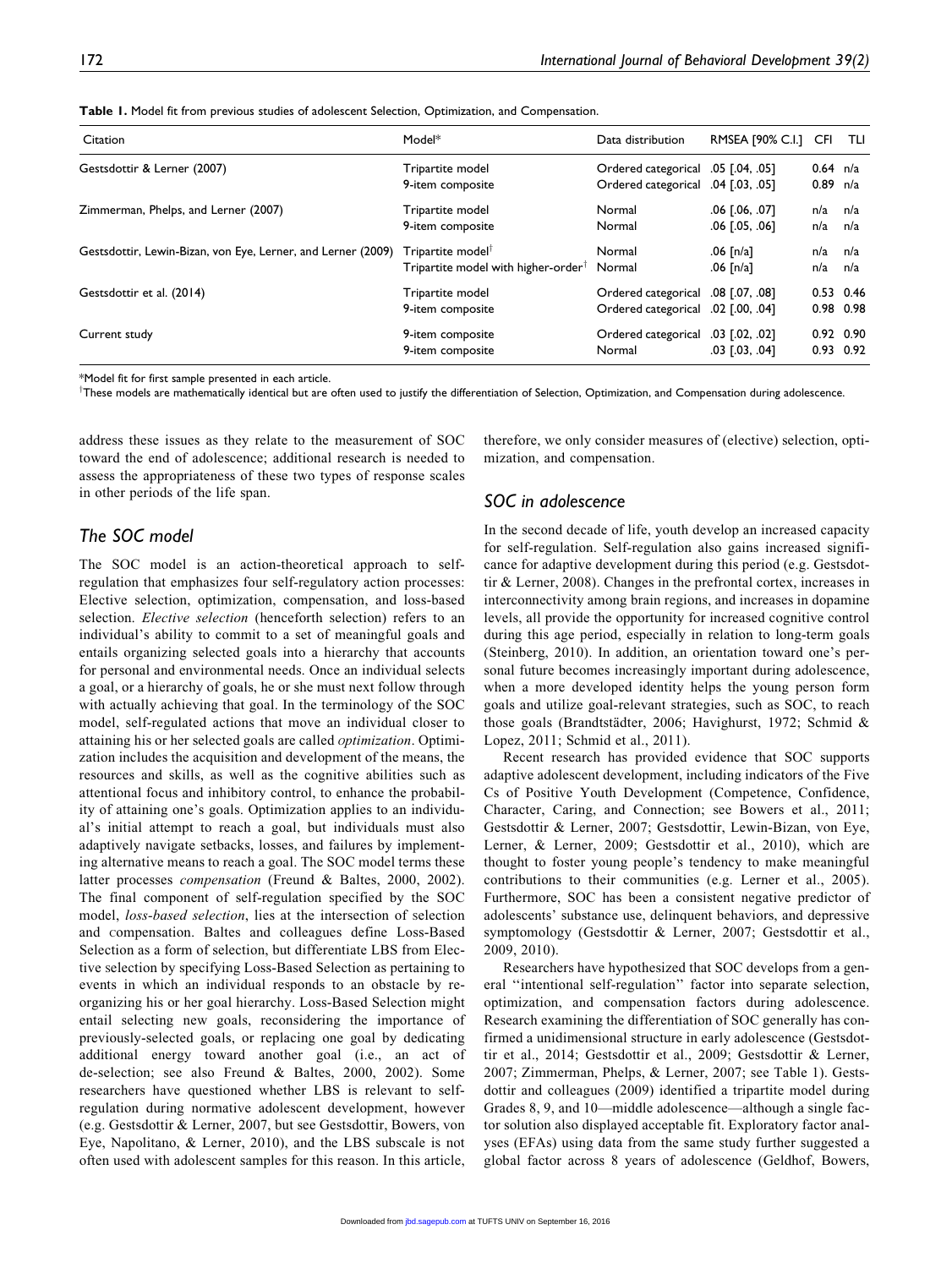Gestsdottir, Napolitano, & Lerner, in press). These analyses also suggested separate factors for Selection and a Reverse-Code Method Factor in all age groups considered, and found some evidence that items tapping participants' willingness to model and accept help from others formed an additional factor. We propose that the observed lack of evidence that supports differentiated Selection, Optimization, and Compensation factors during adolescence may be partly due to the way that the SOC Questionnaire is administered. As such, we hypothesized that a Likert-type response format may produce a more valid and reliable assessment of SOC strategies among late adolescents.

# Adapting the SOC measure for adolescents

Items from the SOC Questionnaire use a forced-choice format rather than the more-common Likert-type response format. The forced-choice items each consist of two statements, one describing a behavior that reflects self-regulation and the other describing a behavior not indicative of self-regulation. Participants must read both statements and choose which is most similar to how they behave.

This forced-choice measurement approach was designed to reduce the effect of social desirability bias on responses to the SOC Questionnaire. The amount of research that supports this is limited, however. For instance, Stange, Freund, and Baltes (2000; as cited in Freund & Baltes, 2002) found a median correlation between SOC and a measure of social desirability of .31 when SOC was measured using a Likert-type scale, but a median correlation of .11 when SOC was measured using the forced-choice format. The researchers did not consider alternative explanations, however. In addition, these findings have not been replicated. Bajor and Baltes (2003) found a significant correlation between social desirability and a composite of forced-choice SOC items  $(r = .27)$ . Geldhof and colleagues (2012) similarly found a significant correlation between social desirability and an undifferentiated factor indicated by forcedchoice Selection and Optimization items  $(r = .42)$ . Given the inconsistency of these findings, a Likert-type response format may present an equally valid, and potentially more practical, alternative to the binary forced-choice response format. A Likert-type format may also have several advantages over the use of a binary version.

First, from a statistical perspective, researchers also often analyze data from the SOC questionnaire using traditional parametric statistics. For example, Bajor and Baltes (2003) used OLS regression, Gestsdottir and colleagues (2010) present factor analyses that assume normally distributed indicators (although they also discuss an analysis of Yule coefficients), and Hahn and Lachman (2014) used scale composites in multilevel modeling.

Most parametric statistics—including the commonly used methods of covariance-based factor analysis and structural equation modeling—make several assumptions about the data being analyzed. First, these methods assume that data are continuous and normally distributed. Items that are answered on an ordered categorical scale (such as Likert-type or binary) violate these assumptions (Jamieson, 2004) and potentially bias the results of such analyses (e.g. Lubke & Muthén, 2004). Recent simulations (e.g. Rhemtulla, Brosseau-Liard, & Savalei, 2012) suggest that this bias is minimal when Likert-type ordinal data are represented by a sufficient number of categories (typically five or more), however. For data with fewer categories (e.g. binary response options), considerable bias is still present when these data are analyzed as if they were continuous.

Alternative data analysis techniques are available for these types of data (e.g. robust least squares estimation and tetrachoric correlation matrices, which are also appropriate for analyzing Likert-type data as ordinal; Forero, Maydeu-Olivares, & Gallardo-Pujol, 2009); however, these techniques often have reduced power, especially when samples are small (Rhemtulla et al., 2012). Binning continuous data distributions into a limited number of categories necessarily results in a loss of information (e.g. MacCallum, Zhang, Preacher, & Rucker, 2002). Furthermore, these techniques may be difficult to implement when paired with other techniques such as latent growth curve modeling or growth mixture modeling. Thus, although alternative techniques are available for binary data, Likert-type data with at least five categories can be productively analyzed with traditional parametric statistics that assume normality and allow researchers to more easily maintain acceptable statistical power.

Second, the nature of the complex variation occurring with particular developmental issues encountered during adolescence  $(e.g.$  identity moratorium and search processes; Côté, 2009) may also pose specific challenges for using binary response options (Geldhof, 2012). Prior research using the SOC measure in adolescence has suggested that the absence of a tripartite factor structure may indicate there is an adolescent-specific SOC structure (Gestsdottir et al., 2014). That is, rather than hypothesizing that certain items from the SOC questionnaire are not sensitive to inter- and intra-individual differences in self-regulation during this age period, it is possible that intentional self-regulation takes on a qualitatively different meaning during adolescence (as compared to adulthood). For instance, young people may not view the SOCrelated and non-SOC-related behaviors depicted by the binary SOC options as opposites. As an example, one selection item states ''I always focus on the one most important goal at a given time'' as a SOC-behavior and ''I am always working on several goals at once'' as a non-SOC-behavior. Adolescence and young adulthood are typically characterized by growth, both in regard to individual functions (e.g. cognitive abilities; Blakemore & Choudhury, 2006; Keating, 2004) and in regard to ecological opportunities (e.g. the young person is increasingly expected to explore, set, and pursue goals independently; Gestsdottir & Lerner, 2008; Gestsdottir et al., 2010). Similarly, toward the end of the second decade of life, pursuing multiple goals, changing goal-hierarchies, and exploring multiple ways to achieve those goals, may be fruitful as young people explore different developmental paths and refine their knowledge of self-regulation strategies (Côté, 2009). In fact, Napolitano and colleagues (2011) found that youth who scored highest on indicators of positive development were characterized by either having high or low levels of goal selection. During later developmental periods, when internal and external resources (e.g. physical health, employment opportunities) become more limited, such instability may become problematic. For these reasons, although SOC-behaviors are adaptive at any developmental period, in adolescence and early adulthood, SOC and non-SOC behaviors may not be incompatible, making binary answer options problematic for adolescents.

We note, however, that as young people move through adolescence and into adulthood, their self-regulatory strategies are expected to become more consistent. Older adolescents should become increasingly competent in reflecting on such complicated behaviors and answering questions about their self-regulatory strategies. This development may make binary answer options more appropriate as adolescents age into adulthood.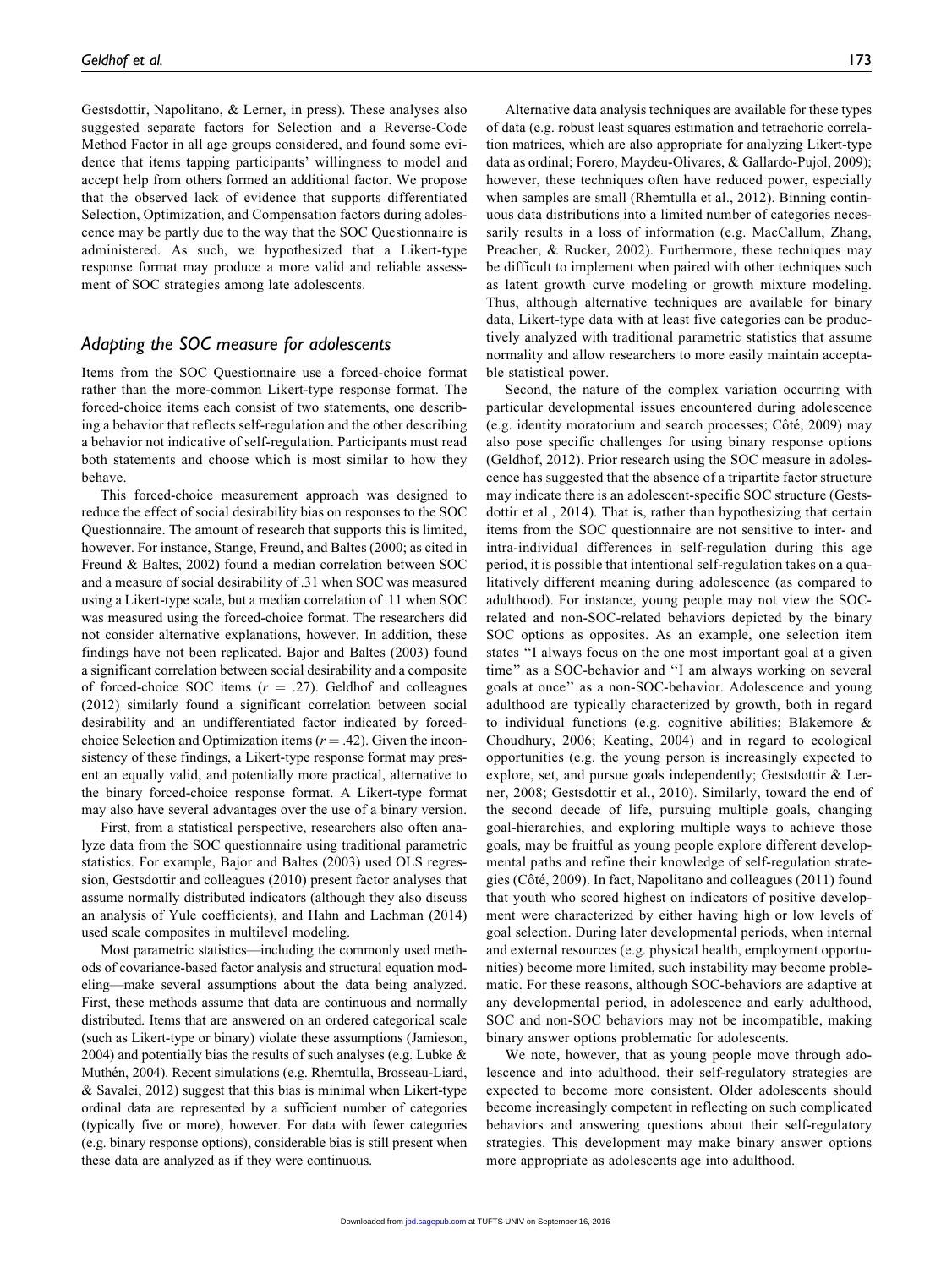# The present study

Accordingly, we address the question of whether a forced-choice or Likert-type approach to measuring SOC during late adolescence produces scales with similar structure and similar, or improved, reliability and criterion validity. We chose a sample of late adolescents because SOC theory predicts that the Selection, Optimization, and Compensation processes should have differentiated by this age period, and a late adolescent sample offers the greatest probability of observing a differentiated factor structure during adolescence. This sample therefore allows us to better understand whether previous findings that suggest a general ISR factor represent an adolescence-specific factor structure or a measurement artifact related to response scaling.

As detailed below, we compared criterion validity of the forced-choice and Likert-type adaptation of the SOC questionnaire by examining criterion correlations with scales previously found to correlate with the SOC processes (i.e., Five Cs of Positive Youth Development, substance use, delinquent behaviors, depressive symptoms), as well as with community contributions, which are theoretically linked to these same criteria. We did not control for social desirability in these analyses due to previous research that questions the influence of social desirability on the SOC Questionnaire (Geldhof et al., 2012).

# Method

We investigated these issues using data from a follow-up wave of the 4-H Study of Positive Youth Development (4-H Study), a longitudinal study of adolescents in the United States that began in 2002 with the study of fifth-graders and continued through 2011 with the collection of data from 12th-graders (for full details regarding prior waves of the study, see Bowers, Geldhof, Johnson, Lerner, & Lerner, 2014; Lerner et al., 2005, 2009, 2011). The follow-up data collection used in the present study occurred in 2012, when most participants were in their first year of college.

# **Participants**

We obtained data from 578 participants ( $M$  age = 20.11 years, SD  $=$  .86). Participants were predominantly female (70.80%) and White/European American (78.19%), with smaller numbers of other ethnicities represented (2.48% Asian or Pacific Islander, 3.72% African, 3.37% Latino/a, 12.24% Other). We did not collect information regarding the participants' socioeconomic status, although a majority of the participants were enrolled in or had completed some form of post-secondary education (87.54%).

# **Procedures**

We recruited participants using contact information obtained during prior waves of the 4-H Study. We first contacted all participants from previous waves via email, with reminder emails sent 2 weeks after making initial contact. Approximately 1 month after sending reminder emails, we sent recruitment postcards to participants who had not yet completed the survey. All participants completed the survey online and received \$35 gift cards (sent electronically) as compensation for their participation.

## **Measures**

Participants responded to both types of the SOC measure as part of a larger online questionnaire, which took approximately 20 minutes to complete. We randomized the order that participants saw items from each measure such that, where possible, the items of each measure did not appear in the same section of the questionnaire. Overall, participants provided nearly complete data, with very low missingness across the variables analyzed in this study (average percent missing was 4.47% and ranged across variables from 2.77% to 6.57%).

SOC. We operationalized SOC using two modified versions of the short version of the SOC Questionnaire developed by Freund, Baltes, and colleagues (e.g. Freund & Baltes, 2002). Participants completed one version of the SOC questionnaire using the traditional forced-choice format and completed a second version that was scaled using a Likert-type format. Our modified measures included three subscales (six items each): selection, optimization, and compensation. Both versions of the SOC questionnaire omitted loss-based selection items and included the minor wording modifications described by Gestsdottir and Lerner (2007). The 18 SOC items we used are presented in the Appendix, cast in regard to the original forced-choice format as well as the options used in our Likert-type measure.

Forced-choice format. As noted above, the forced-choice administration of the SOC Questionnaire asks participants to read two statements and to choose which statement best reflects their own behavior (see the Appendix). As described by Freund and Baltes (2002), Person A reflected SOC for some items, whereas Person B reflected SOC for other (reverse-coded) items. Before analyzing our data we re-coded all reverse-coded items such that higher scores represented higher SOC on all items.

Likert-type format. For our Likert-type measure we presented participants with the SOC-related option of each item and asked them to respond to the prompt, ''How much do each of these statements describe you?'' Responses options ranged from 1 (''Not at all like me") to 5 ("Very much like me"), with the mid-point (3) anchored by the term, ''Somewhat like me.''

Criterion measures. We examined the validity of the forced-choice and Likert-type measures of SOC by examining the correlations of each with several criterion measures. Criterion measures were all key measures from the 4-H Study used in previous research to index both healthy and problematic functioning (e.g. Bowers et al., 2011; Lewin-Bizan et al., 2010; Schmid et al., 2011). Theoretically, and as supported by previous empirical studies, SOC should be positively related to these indicators of positive youth development and negatively related to risk behaviors (e.g. Bowers et al., 2014; Lerner, Lerner, Bowers, & Geldhof, in press).

Academic achievement. We measured academic achievement by asking participants, ''What is your current or most recent GPA?" Responses ranged from "0.0" to "4.0 or more" in increments of 5.

Community contributions. Participants responded to 12 items that were weighted and summed to create a composite measure of contribution. These items were derived from existing instruments with known psychometric properties and used in large-scale studies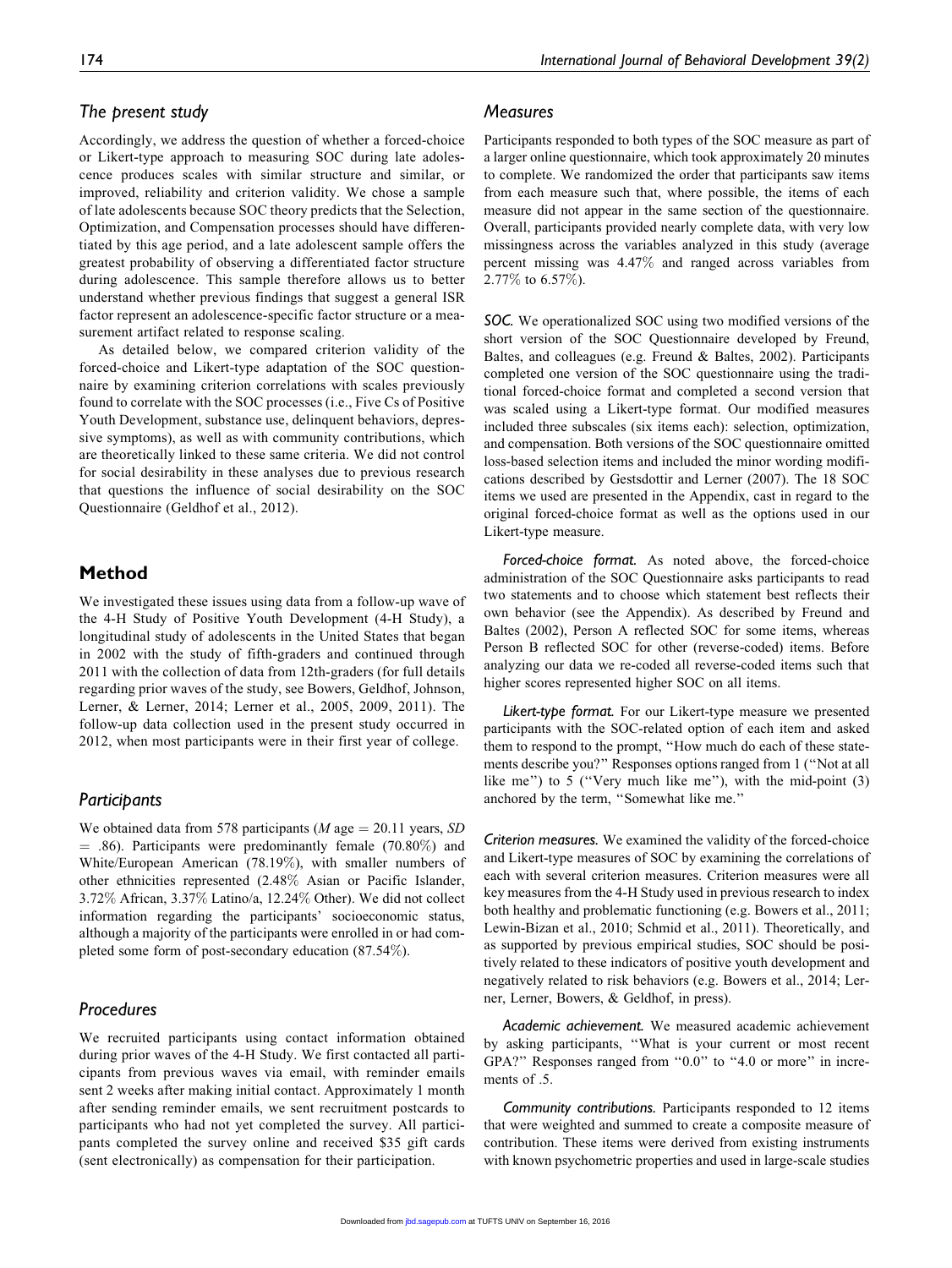of adolescents, including the Search Institute's Profiles of Student Life-Attitudes and Behaviors (PSL-AB) scale (Benson, Leffert, Scales, & Blyth, 1998; Leffert et al., 1998) and the Teen Assessment Project (TAP) Survey Question Bank (Small & Rodgers, 1995).

Contribution was comprised of two equally weighted subscales—ideology and actions—and each subscale included six items. The ideology subscale measured the extent to which contribution was an important facet of participants' identity and future self. An example ideology subscale item stated, ''It is important to me to contribute to my community and society'' with response options ranging from  $1 =$  Strongly disagree to  $5 =$  Strongly agree. An example item that assessed future ideological orientation gauged the self-perceived chances that the young person would be involved in community service in the future, with a response format that ranged from  $1 = \text{Very low to } 5 = \text{Very high.}$ 

The action subscale of contribution was comprised of three components: helping, leadership, and service. Items measured the frequency of time youth spent helping others (i.e., friends and neighbors), acting in leadership roles (i.e., being a leader in a group or organization within the last 12 months), and providing service to their communities (i.e., volunteering, mentoring/peer advising, and participating in school government), respectively. The composite contribution scores (with equally weighted subscales of ideology and action) ranged from 0 to 100, with higher scores indicating higher levels of contribution. This overall composite displayed acceptable reliability ( $\alpha = .79$ ).

Depressive symptoms. We measured depressive symptomatology using the 20-item, self-report Center for Epidemiological Studies Depression scale (CES-D; Radloff, 1977). Respondents indicated how often they experienced particular symptoms during the past week. Example items included: ''I was bothered by things that usually don't bother me'' and ''I felt sad.'' The response options for all items ranged from  $0 =$  Rarely or none of the time (less than 1 day) to  $3 =$  Most or all of the time (5–7 days). Items were summed for a total score, with a maximum value of 60, and higher scores were indicative of higher depressive symptomatology. This overall composite displayed acceptable reliability ( $\alpha = .91$ ).

Risk behaviors. We measured indicators of risk behavior with five questions derived from items included in the Search Institute's Profiles of Student Life-Attitudes and Behaviors (PSL-AB) scale (Leffert et al., 1998) and the Monitoring the Future (2000) questionnaire. Items assessed the frequency of delinquent behaviors (e.g. stolen something, gotten in trouble with the police, hit or beat up someone, damaged property just for fun, carried a weapon). The response format for these items ranged from  $1 =$  Never to  $5 =$  Five or more times, and sum of the items was used as a single-indicator estimate of overall risk behavior ( $\alpha = .68$ ).

Substance use. Seven items, also from the PSL-AB scale (Leffert et al., 1998) and the Monitoring the Future (2000) questionnaire, assessed the frequency of participants' substance use (smoked cigarettes, drank alcohol, used marijuana or hashish, used other drugs such as LSD or cocaine, sniffed glue, taken steroid pills or shots without a doctor's prescription) in the past year. The response format ranges from  $1 =$  Never to  $4 =$  Regularly, and the item sum was taken as a single-indicator estimate of overall substance use ( $\alpha = .59$ ).

Positive Youth Development (PYD). We operationalized PYD using a modified version of the short measure of the Five Cs of PYD

(PYD-SF) discussed by Geldhof, Bowers, Boyd, and colleagues (in press). The Five Cs model identifies PYD as consisting of the Five Cs discussed above. Our measure of PYD drew items from several primary sources, including: the Search Institute's Profiles of Student Life-Attitudes and Behaviors (PSL-AB) scale (Benson et al., 1998; Leffert et al., 1998); the Self-Perception Profile for Children (Harter, 1983); the Self-Perception Profile for Adolescents (Harter, 1988); Teen Assessment Project (TAP) Survey Question Bank (Small & Rodgers, 1995); Eisenberg Sympathy Scale (Eisenberg et al., 1996); and the Empathic Concern Subscale of the Interpersonal Reactivity Index (IRI; Davis, 1980). We also modified items from the Self-Perception Profile for Adolescents (Harter, 1988). We analyzed items using a bifactor confirmatory analysis (described in further detail below), which corrects for measurement error, and therefore do not report scale reliabilities here.

As discussed by Geldhof, Bowers, Boyd, and colleagues (in press), the PYD-SF measures Competence using six items, two items representing each of Academic Competence, Social Competence, and Physical Competence. All Competence items asked participants how much they agreed with several statements on a 5-point Likert-type scale (e.g. ''I do/did very well in my class work"), with responses ranging from  $1 =$  Strongly disagree to  $5 =$  Strongly agree.

The PYD-SF similarly measures Confidence using six items, with two items each representing Self-Worth, Positive Identity, or Physical Appearance. The Self-Worth and Physical Appearance items followed the same response format as the Competence items (e.g. ''I am happy with myself most of the time''), as did the Positive Identity items (e.g. ''All in all, I am glad to be me'').

The measure of Character in the PYD-SF includes eight items, with two representing each of: Social Conscience, Values Diversity, Conduct Behavior, and Personal Values. All items were scored on a five-point Likert-type scale. The Social Conscience and Personal Values items asked participants how important different values were to them (e.g. an item measuring Social Conscience was ''Helping to make the world a better place to live in,'' and an item measuring Personal Values was ''Doing what I believe is right even if my friends make fun of me''). The Conduct Behavior items followed a similar response format to the Competence items above (''I usually act the way I know I am supposed to'').

Caring was measured through six items that asked participants how well statements described them (e.g. ''When I see someone being picked on, I feel sorry for them''). Response options were on a 5-point Likert-type scale with the response options of  $1 =$ Strongly disagree to  $5 =$  Strongly disagree.

The Connection scale contained eight items scaled using the same response format as the Competence items above. Items measuring Connection represented connection to participants' families, neighborhoods, schools, and peers, respectively (two items each; e.g. ''I have lots of good conversations with my parents,'' and ''Adults in my town or city make me feel important'').

Prior psychometric work using the PYD-SF (e.g. Geldhof, Bowers, Boyd, et al., in press, see also Geldhof et al., 2014), has demonstrated that it is most appropriately analyzed using bifactor confirmatory factor analysis which is the approach that we took in the present analyses. In this bifactor model (see Figure 1), all indicators of PYD load onto two constructs: a global factor that aggregates across all Cs (all of the items load onto this factor) and one of five specific constructs representing each C after controlling for global PYD. The global PYD construct provides a heuristic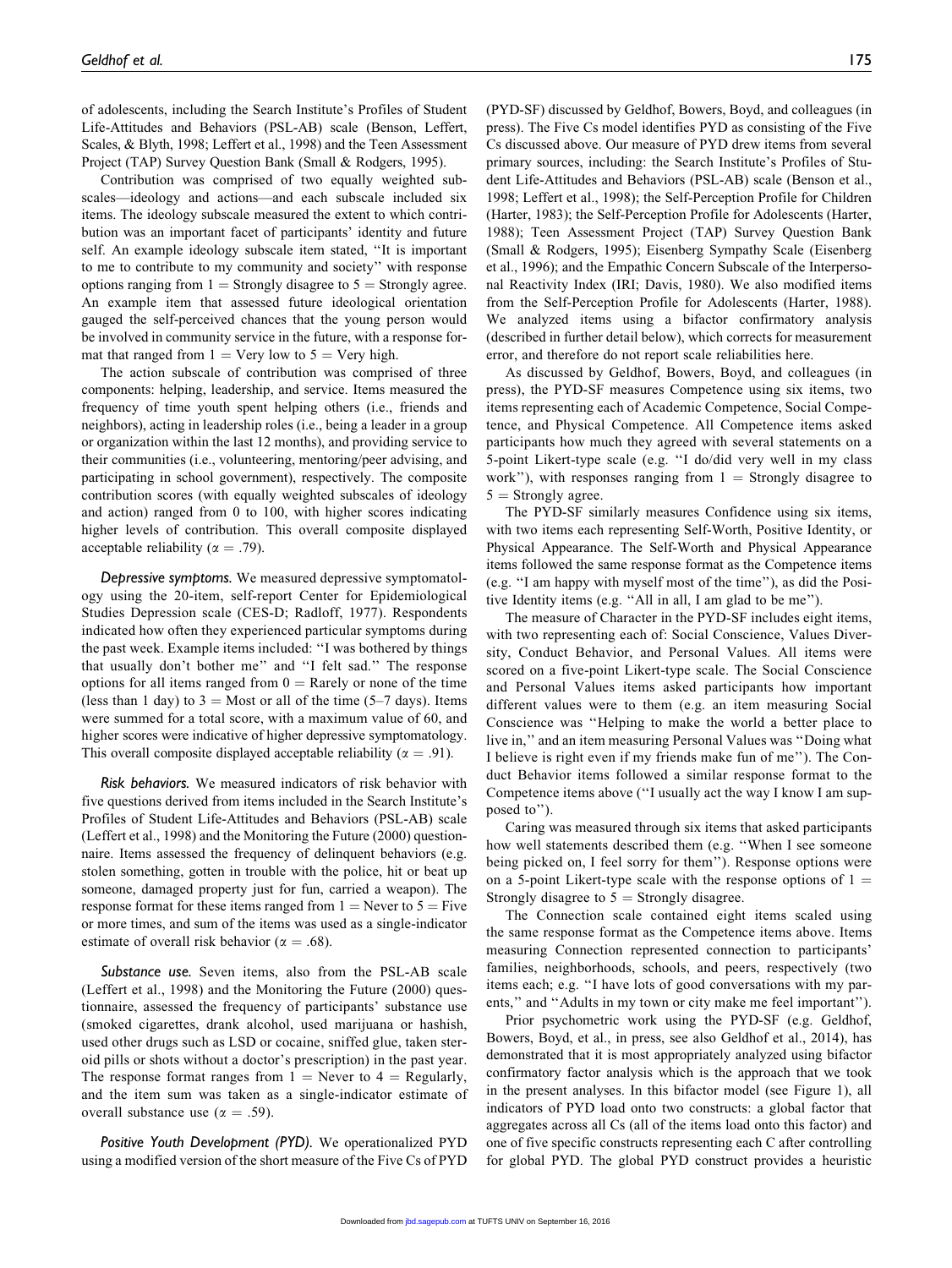

Figure 1. A bifactor model of Positive Youth Development (PYD). Note that global PYD and the residual Cs are necessarily modeled as orthogonal (uncorrelated).

estimate of global positive functioning, whereas the residual C constructs represent levels of each C after controlling for overall PYD.

As discussed by Geldhof and colleagues (2014), the bifactor model of PYD has both empirical and theoretical advantages over alternative models such as second-order confirmatory factor analyses (CFA). Empirically, the bifactor model provided statistically better fit than a higher-order model (see Geldhof, Bowers, Boyd, et al., in press). A bifactor model also maps more directly onto the 5 Cs of PYD discussed by Lerner, Lerner, and their colleagues (e.g. Lerner et al., 2005). Treating PYD as a second-order construct necessarily assumes that participants have set levels of PYD and that PYD itself causes participants to display specific levels of each C. A bifactor model instead suggests that each item has two sources of true-score variance: global PYD and C-specific variance (see Reise, 2012, for further information about bifactor models).

# Analyses

Existing evidence suggests that data from the binary version of the SOC questionnaire adheres to a relatively stable factor structure across adolescence. Research (e.g. Geldhof, Bowers, Gestsdottir, et al., in press) supports a general ISR factor, a Selection factor, and a reverse-code method factor from ages 11 through 18 years. These studies also provide some evidence for a fourth factor that represents participants' willingness to emulate, and accept help from, others. We therefore began our analyses by examining a CFA that included both versions of the SOC measure and all of our criterion variables. The binary SOC data were specified to indicate these four factors.<sup>1</sup>

We specified the Likert-type data as indicating one of three factors; the reverse-coded method factor was not included because none of the Likert-type indicators was reverse-coded. We also included residual covariances between each forcedchoice SOC item and its Likert-type counterpart. Indicators of the reverse-coded method factor were sufficiently differentiable from indicators of all other factors and we were able to model this method factor as potentially correlated with all other factors in the model. Although method factors should be uncorrelated with all other factors in the population, estimating these latent relations allowed the resulting model to account for sample-specific latent correlations that deviate from the hypothesized population value of zero.

We ran this model to help determine if and how criterion correlations varied between our two versions of the SOC questionnaire. Accordingly, we tested whether the latent factors indicated by the forced-choice SOC items correlated with the criterion variables with the same strength as the parallel SOC factors indicated by the Likert-type items. This approach allowed us to model differences between the observed scales' measurement structures (i.e., one had binary indicators and the other had continuous) while testing whether the scales' substantive meaning was similar. This approach is therefore akin to Nesselroade's (e.g. Molenaar & Nesselroade, 2012; Nesselroade, Gerstorf, Hardy, & Ram, 2007) approach to establishing factorial invariance at the latent level when measurement invariance (i.e., invariance of indicatorconstruct relations) is not reasonable. Nesselroade's approach argues that two constructs are reasonably similar if they correlate equally with a set of criteria, even when their respective itemconstruct relations differ.

Because these analyses included categorical (binary) data, we used polyserial correlations (e.g. tetrachoric correlations for the forced-choice items, standard Pearson correlations for all other items) and robust weighted least square estimation. We treated our Likert-type SOC items as continuous indicators. This approach is consistent with our above discussion of when ordered categorical data can be reasonably interpreted as continuous (see also Rhemtulla et al., 2012), and also allowed us to determine whether it was reasonable to analyze a Likert-type adaptation of the SOC questionnaire using traditional parametric analyses derived from classical test theory (e.g. analysis of variance [ANOVA]).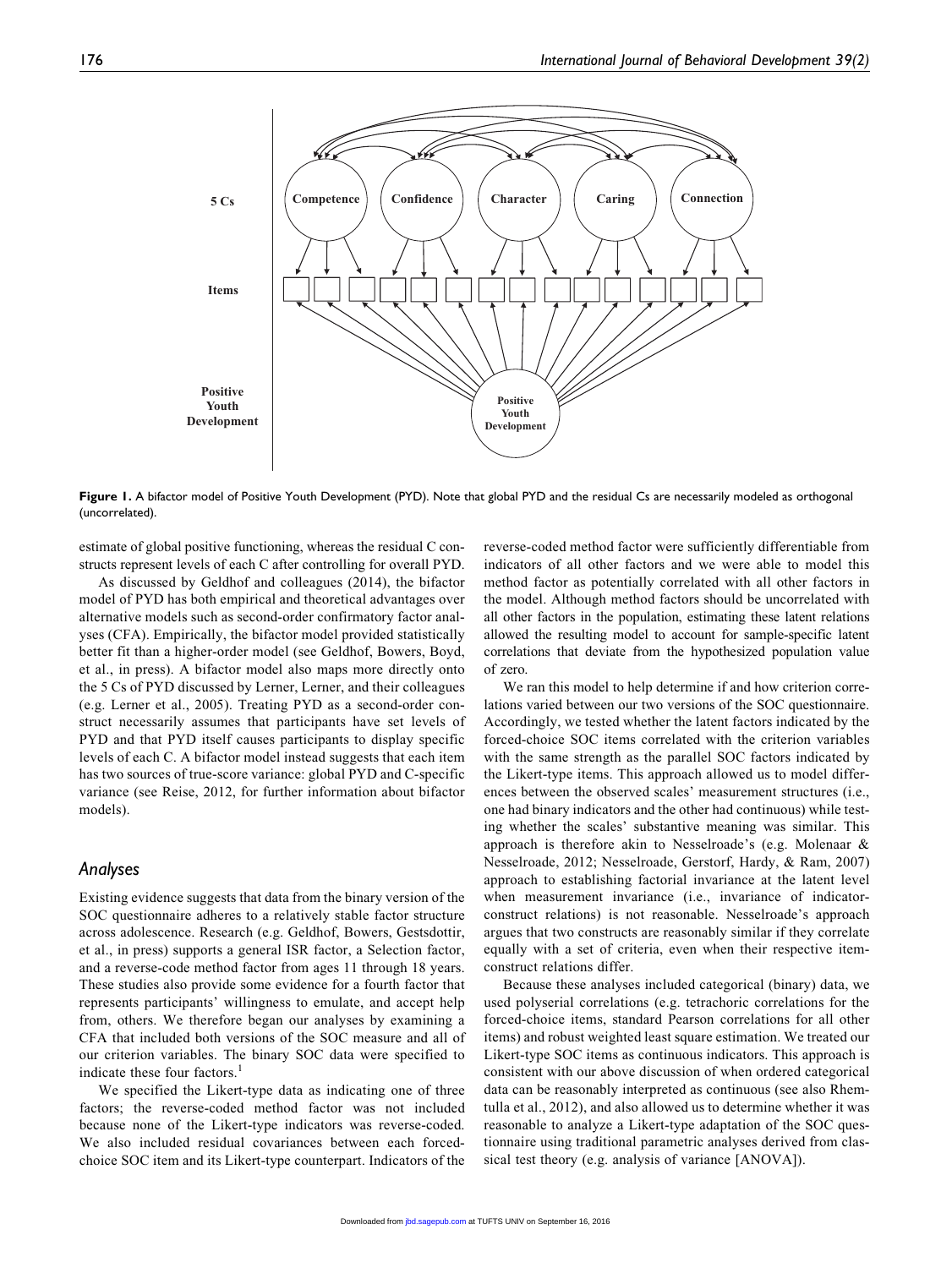### Reliability estimation

The decision to treat the forced-choice items as ordered categorical, but to treat Likert-type items as continuous, directly impacted our approach to comparing reliability. The analysis of Likert-type items derives from classical test theory, which defines reliability as the proportion of a scale's total variance relative to the variance of its underlying true score (i.e., the variance of the latent construct that a scale is designed to measure). As such, equations for reliability, such as that for McDonald's  $\omega$  and Cronbach's  $\alpha$ , simplify to:

$$
\frac{\hat{\sigma}_T^2}{\sigma_X^2} \tag{1}
$$

where  $\hat{\sigma}_T^2$  is the estimated variance of a scale's underlying true score and  $\sigma_X^2$  is the observed variance of a scale's composite (i.e., the sum of all items). Cronbach's coefficient  $\alpha$  (1951; see also Guttman, 1945) estimates  $\hat{\sigma}_T^2$  as a function of the average inter-item covariance and therefore assumes that all items are equally good indicators of the underlying construct (an assumption called essential tau equivalence; see Novick & Lewis, 1967). McDonald's coefficient  $\omega$  (e.g. 1970, 1999; see also Werts, Linn,  $&$  Jöreskog, 1974) relaxes the assumption of essential tau equivalence and instead estimates  $\hat{\sigma}_T^2$  as a function of heterogeneous factor loadings. Because very few scales display essential tau equivalence,  $\omega$  is generally considered to be a more accurate estimate of reliability when compared to  $\alpha$ . Thus, we used  $\omega$  to index the reliability of the Likert-type SOC items.

The choice of reliability coefficients is more complicated with ordinal or categorical (e.g. binary) items. Models designed to analyze ordinal data typically derive from item response theory, which makes substantively different assumptions about data and data generating processes than classical test theory. Specifically related to the concept of reliability, item response theory emphasizes that a scale's precision (reliability) is not necessarily equal across all levels of an underlying latent construct. An algebra test may be very good at differentiating between individuals with low versus moderate or high levels math ability, but a test focusing on partial differential equations is better suited for distinguishing between individuals with high vs. very high levels. Both tests measure math ability, and both may be equally ''reliable'' in the classical sense. The two tests measure different levels of math ability with different levels of precision, however. In this spirit, item response theory replaces the concept of a scale's overall reliability with information curves that illustrate how a scale's precision (i.e., the amount of information it provides) varies across levels of the underlying latent construct.

To our knowledge there is no way to directly compare estimates of internal consistency reliability with information curves in their raw metrics; the two derive from distinct theoretical approaches to data analysis. The two can be placed on a common metric, however, by converting estimates of both internal consistency reliability and information into a standard error of measurement; denoted henceforth as SE(m). This is the approach that we took. In addition, our analysis of binary data using robust weighted least squares estimation and tetrachoric correlations can be parameterized from the perspective of classical test theory or item response theory. As such (and consistent with prior discussions of the SOC questionnaire, see Napolitano, Callina, & Mueller, 2013), it is also possible to calculate McDonald's  $\omega$  to index the reliability of binary data. Another approach would have been

to analyze both sets of items as ordered categorical, which would have enabled us to produce and compare two information curves. As noted above, however, we chose to analyze our Likert-type data as continuous based on simulation results suggesting this procedure was appropriate as well as on our desire to investigate whether traditional parametric techniques would be appropriate with these items.

Model fit. We assessed model fit using a multiple-indicator strategy (see Hu & Bentler, 1998; Kline, 2005; Little, 2013). We examined model  $\chi^2$  statistics, which test the null hypothesis that a fitted model perfectly replicates the observed data, but supplemented these statistics with indicators of absolute and relative fit. We evaluated the Root Mean Square Error of Approximation (RMSEA, Steiger & Lind, 1980) as an index of absolute fit, or the degree that a model fits observed data as well as a perfect (i.e., saturated) model. The RMSEA indicates the amount of model misspecification per degree of freedom, with values below .08 typically interpreted as indicating acceptable fit and values below .05 typically indicating excellent model fit (see Little, 2013).

We examined the Comparative Fit Index (CFI; Bentler, 1990) and the Tucker-Lewis Index (TLI; Tucker & Lewis, 1973) as measures of relative fit, or the degree that a given model fits observed data better than a null model which specifies zero inter-item relations. Although simulation studies (e.g. Hu & Bentler, 1998) suggest that CFI and TLI values greater than .95 indicate good fit, these simulations assume perfect correspondence between fitted models and observed data. This is an unrealistic assumption when testing models designed as imperfect approximations of complex real-world data generation processes (Marsh, Hau, & Wen, 2004). Consistent with prior literature (e.g. Little, 2013; Marsh et al., 2004), we therefore interpreted CFI and TLI values greater than .90 as indicating good model fit.

Due to the relatively high power of latent variable analyses, as well as our desire to be conservative when discussing the differences between the SOC measures, we tested the equality of the criterion correlations using likelihood ratio tests with a Type-I error rate of .001. That is, if we equated a criterion correlation across the SOC measures and the  $p$  value for the corresponding likelihood ratio test was not significant at the .001 level, we considered the two criterion correlations to be sufficiently similar to be equated.

The above analyses were designed to illuminate the advantages and challenges of the SOC Questionnaire's forced-choice format compared to a Likert-type format. Those analyses, however, were constrained by the assumption that the forced-choice data were analyzed using a categorical data approach based on tetrachoric correlations. Although this is an acceptable choice for analyzing binary data (e.g. Rhemtulla et al., 2012), other researchers may instead rely on covariance-based maximum likelihood analyses and/or an assumption of normality due to the data requirements for, and complexity of, analyzing tetrachoric correlations. If researchers take this approach they are necessarily assuming that the binary data are in fact continuous. To determine whether this approach (i.e., ignoring the dichotomous nature of the SOC Questionnaire) might be acceptable, we conducted an additional set of analyses wherein we explicitly examined the forced-choice SOC data using a continuous-data approach (i.e., maximum likelihood). In this set of analyses, we tested whether the criterion correlations could be fixed to the values obtained when analyzing the binary data in our second set of analyses (via a likelihood ratio test, again setting our Type-I error rate to .001).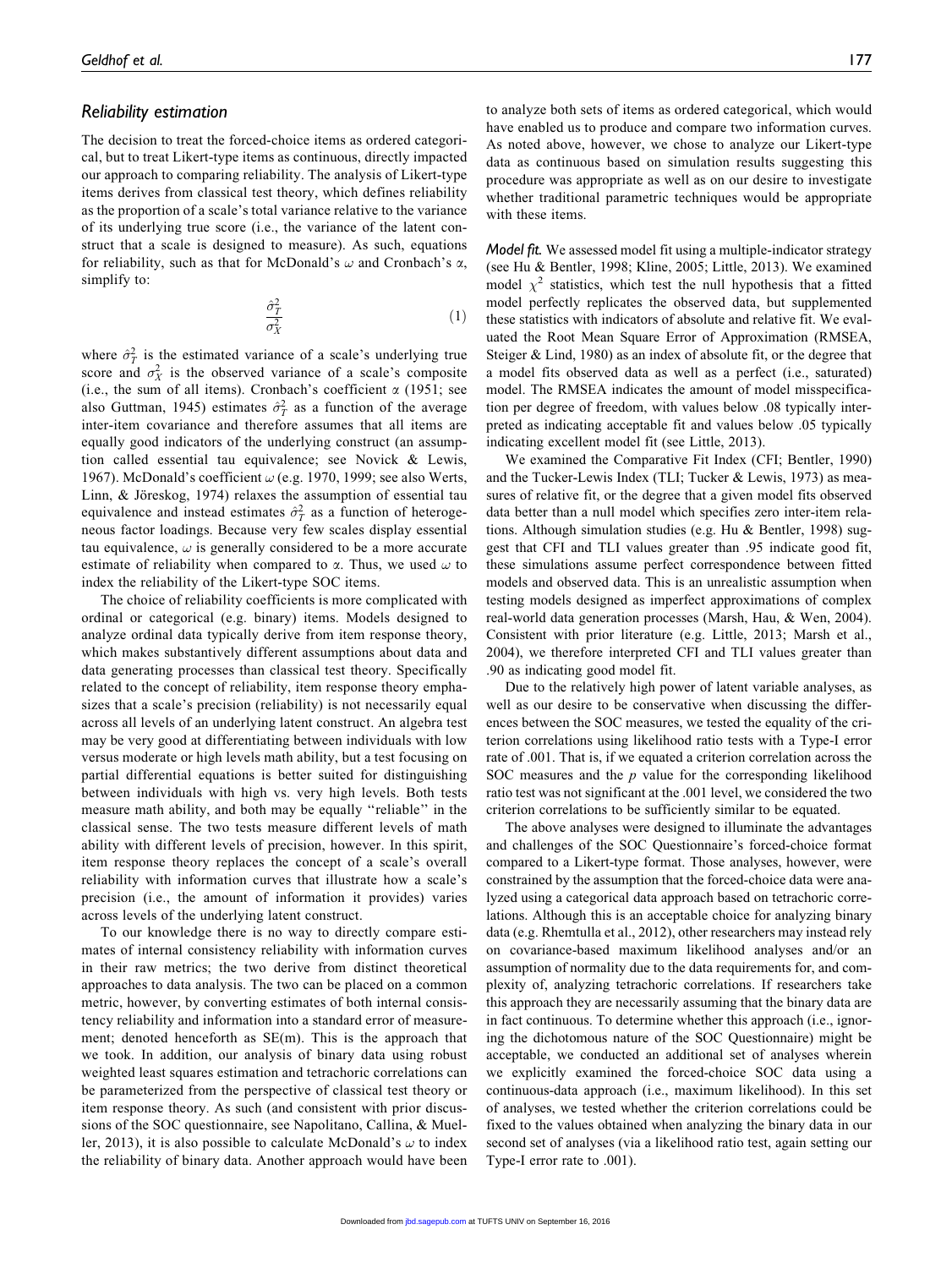# **Results**

We present the results for our analyses below. We completed all analyses with Mplus using robust weighted least squares estimation for analyses that treated binary data as ordered categorical.

# Confirmatory factor analyses

In our initial CFAs, we specified the factor loading pattern shown in Table 2. That is, we simultaneously modeled both versions of the SOC questionnaire, a bifactor model of PYD, and included single-indicator constructs that represented GPA, Contribution, Depressive Symptoms, Risk Behaviors, and Substance Use. This model displayed marginally acceptable fit,  $\chi^2(2199) = 3019.542$ ,  $p \leq .001$ ; RMSEA = .03, 90% C.I. (.02, .03); CFI = .91; TLI = .90. The modification indices suggested two cross loadings for Likert-type SOC items (item four loading onto ISR and item six loading onto Modeling and Accepting Help from Others). Given our somewhat inductive approach to the structure of SOC in these analyses (i.e., exploring how each response format can be optimally used), we specified a subsequent CFA that included these cross loadings. This model displayed slightly better fit,  $\chi^2(2197) = 2974.07$ , p  $< .001$ ; RMSEA = .03, 90% C.I. (.02, .03); CFI = .92; TLI = .90. Using this latter model as a baseline, we then ran a final model in which we removed two non-significant factor loadings from our forced-choice Reverse-Code Method Factor (items 3 and 14), which did not significantly decrease model fit,  $\Delta \chi^2(2) = .76$ ,  $p = .68$ . The factor loadings from this final model are presented in Table 2.

To compare the reliability of both measures, we first used the loadings from our final base CFA (without cross-measure equality constraints on the latent covariances) to compute composite reliability  $(\omega)$  for each construct. Reliability of the Intentional Self-Regulation factor was .83 for the Likert-Type data and .82 for the binary data. The reliability of Selection was .75 for the binary version but .68 for the Likert-type measure. Finally, the reliability of the Modeling and Accepting Help from Others factor was .67 for the binary measure and .69 for the Likert-type measure.

We next converted  $\omega$  for the Likert-type constructs into estimated SE(m)s. We compared these SE(m)s with information curves for each binary-indicated factor that had likewise been converted to an SE(m) metric. Curves for all constructs are included in Figure 2, which suggests that the SE(m)s derived from the Likert-type data's reliability estimates were consistently lower than the SE(m)s derived from the IRT information curves, even at levels of theta (scores on the factor) that exhibited the greatest precision. That is, these plots suggest that the Likert-type data provided more precise estimates of the respective latent constructs than did the binary data.

### Criterion correlations

Using the above CFA as a baseline, we next equated latent criterion correlations between our Forced-Choice and Likert-Type versions of SOC (e.g. specifying the correlation between GPA and the forced-choice Intentional Self-Regulation factor to be the same as the correlation between GPA and the Likert-type Intentional Self-Regulation factor). We began by simultaneously equating all criterion correlations where the absolute difference between forms was less than .10 (14 total correlations). These constraints did not produce a meaningful decrease in model fit,  $\Delta \chi^2(14) = 14.07$ ,  $p =$ .44. We next equated all latent criterion correlations where the absolute difference between forms was less than .13 (four total;  $\Delta \chi^2(4) = 13.05, p = .01$ , then equated subsequent latent correlations one or two at a time until equating the criterion correlation with the smallest absolute difference resulted in a significant change in model fit (at the  $\alpha = .001$  level). In the following results we highlight which criterion correlations were statistically equivalent across forms.

We present the correlations for this final CFA model in Tables 3 and 4. Table 3 lists the correlations between the SOC constructs and shows especially strong relations among the constructs indicated by Likert-type items, as well as a strong correlation between the two Intentional Self-Regulation factors. The two Modeling and Accepting Help from Others factors also displayed a strong positive correlation, although the two Selection factors only correlated moderately. Overall, this pattern of between-version correlations suggests that the two measurement approaches produced similar, but not identical, measures of ISR and Modeling and Accepting Help from Others, and produced somewhat dissimilar measures of Selection. The moderate correlation between the two Selection factors suggests that we must be especially careful when considering whether or not the two measurement approaches capture similar indices of goal selection.

Table 4 presents the correlations between the SOC factors and all criterion measures. By and large, the criterion correlations could be equated across versions. In fact, we equated all criterion correlations for the global Intentional Self-Regulation factors and equated all but two criterion correlations for our Selection factors. Where criterion correlations for the Selection factors could not be equated (i.e., for Contribution and PYD), the construct indicated by Likerttype items displayed moderate to strong positive correlations with the criteria, whereas the construct indicated by forced-choice items displayed moderate negative correlations. Lastly, the Reverse-Coded Method Factor, which was indicated by two binary selection items and one binary optimization item in the final models, displayed weak positive correlations with both of these criteria.

The third set of latent correlations that we equated during this stage of analysis involved the factor representing participants' willingness to accept help from or model others. We equated several criterion correlations across these two factors, although the criterion correlations with GPA and with most of the residual Cs were significantly different between the Likert-type and forcedchoice formats. When indicated by Likert-type indicators, this factor correlated positively, but weakly, with the residual Cs and did not significantly correlate with GPA. When indicated by forced-choice items, the same factor displayed a moderate positive correlation with GPA, but moderate to strong negative correlations with three of the five residual Cs.

The reason for these differences is not immediately clear, as the observed results can be interpreted in several ways. For example, these results may suggest that at different levels of measurement precision the Modeling or Accepting Help from Others factor may be differentially related to aspects of positive development. This interpretation fails to account for the fact that the sign of the relations differed across versions of the questionnaire, however. It is also possible that the different relations are due to a nonlinear relation between this construct and the criterion that we have specified. Post-hoc analyses conducted to address this issue did not suggest a quadratic relation between the Modeling or Accepting Help from Others factor (indicated by Likert-type data) and either global PYD or the residual Five Cs, but this possibility deserves further investigation.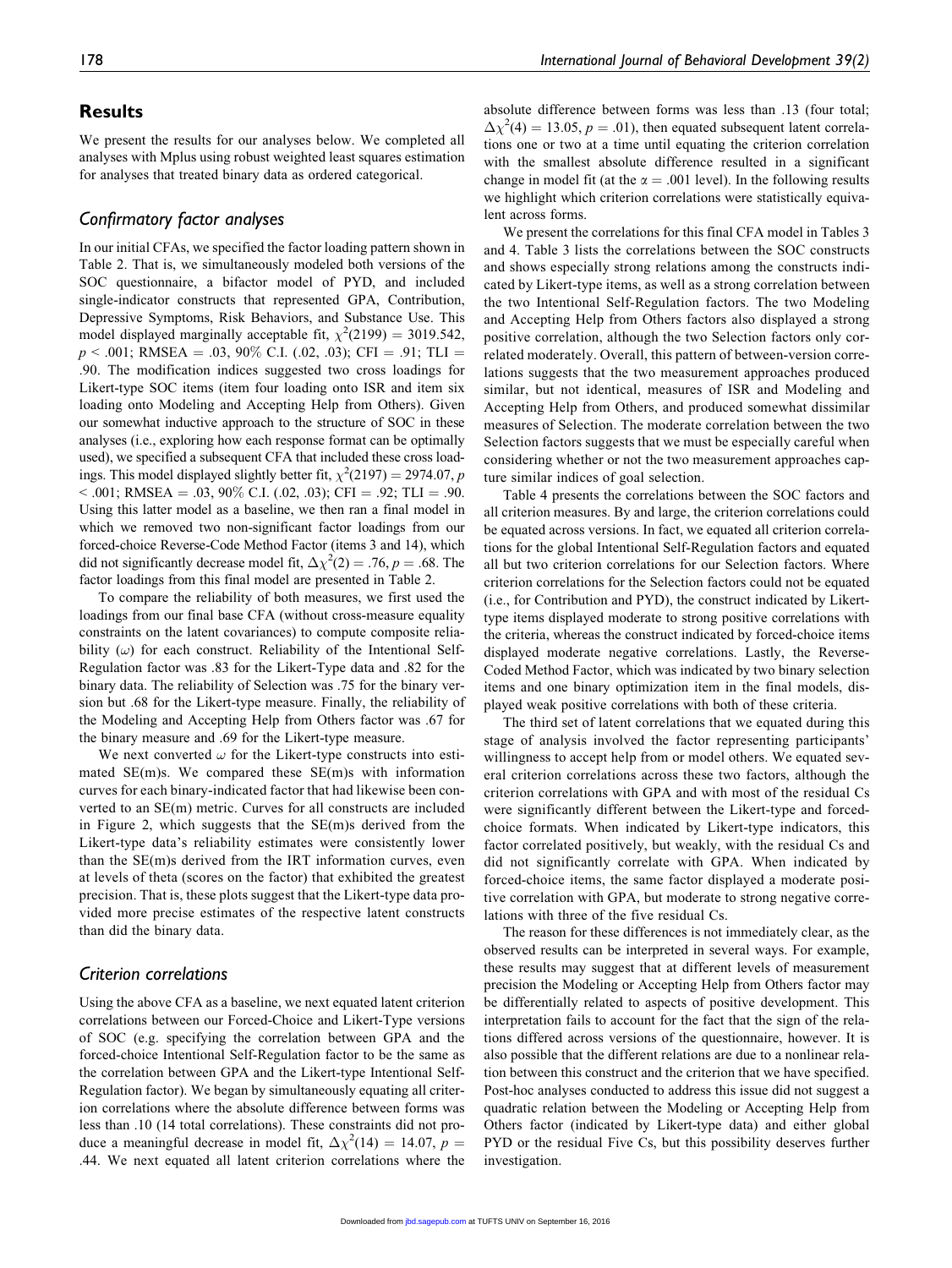| Table 2. Standardized factor loadings from confirmatory factor analysis. |  |  |  |
|--------------------------------------------------------------------------|--|--|--|
|--------------------------------------------------------------------------|--|--|--|

| Selection, Optimization, and Compensation                        |                          |                          |                          |                          | Five Cs of Positive Youth Development <sup>†</sup> |             |                            |  |
|------------------------------------------------------------------|--------------------------|--------------------------|--------------------------|--------------------------|----------------------------------------------------|-------------|----------------------------|--|
| Likert-type<br>Intentional self-regulation<br>Selection subscale |                          | Selection                | Others                   | Reverse code             | Competence                                         | Residual Cs | Positive Youth Development |  |
|                                                                  |                          |                          |                          |                          | Academic 1                                         | 0.22        | 0.43                       |  |
| SOC01                                                            | $\qquad \qquad -$        | 0.43                     | $\overline{\phantom{0}}$ |                          | Academic 2                                         | $-0.01$     | 0.59                       |  |
| SOC02                                                            | 0.60                     | $\overline{\phantom{0}}$ |                          |                          | Social I                                           | 0.53        | 0.32                       |  |
| SOCII                                                            | $\overline{\phantom{m}}$ | 0.64                     | $\equiv$                 |                          | Social 2                                           | 0.61        | 0.24                       |  |
| SOC <sub>12</sub>                                                | $\overline{\phantom{m}}$ | 0.68                     | $\overline{\phantom{a}}$ |                          | Physical I                                         | 0.55        | $-0.01$                    |  |
| *SOC13                                                           | 0.51                     | 0.26                     | $\equiv$                 |                          | Physical 2                                         | 0.54        | $-0.02$                    |  |
| *SOC18                                                           | 0.28                     | 0.44                     |                          |                          | Confidence                                         |             |                            |  |
| Optimization subscale                                            |                          |                          |                          |                          | Self-worth I                                       | 0.52        | 0.52                       |  |
| *SOC03                                                           | 0.65                     | $\qquad \qquad -$        |                          |                          | Self-worth 2                                       | 0.52        | 0.54                       |  |
| SOC06                                                            | $\equiv$                 | 0.36                     | 0.31                     |                          | Positive identity I                                | 0.46        | 0.58                       |  |
| *SOC07                                                           | 0.67                     | $\overline{\phantom{0}}$ | $\equiv$                 |                          | Positive identity 2                                | 0.34        | 0.54                       |  |
| *SOC08                                                           | 0.72                     | $\qquad \qquad -$        | $\qquad \qquad$          |                          | Physical appearance I                              | 0.65        | 0.26                       |  |
| *SOC10                                                           | 0.57                     | $\overline{\phantom{0}}$ | $\equiv$                 |                          | Physical appearance 2                              | 0.63        | 0.31                       |  |
| SOC14                                                            | $\qquad \qquad -$        | $\equiv$                 | 0.68                     |                          | Character                                          |             |                            |  |
| Compensation subscale                                            |                          |                          |                          |                          | Social conscience I                                | 0.57        | 0.39                       |  |
| SOC04                                                            | 0.32                     | $\overline{\phantom{0}}$ | 0.23                     |                          | Social conscience 2                                | 0.52        | 0.34                       |  |
| *SOC05                                                           | 0.65                     | $\equiv$                 | $\equiv$                 |                          | Values diversity I                                 | 0.29        | 0.25                       |  |
| SOC09                                                            | $\equiv$                 | $\equiv$                 | 0.72                     |                          | 0.37<br>Values diversity 2                         |             | 0.28                       |  |
| *SOC15                                                           | 0.41                     | $\overline{\phantom{0}}$ | 0.27                     |                          | 0.02<br>Conduct behavior 1                         |             | 0.47                       |  |
| *SOCI7                                                           | $\overline{\phantom{m}}$ | $\overline{\phantom{0}}$ | 0.62                     |                          | Conduct behavior 2                                 | $-0.04$     | 0.26                       |  |
| Forced choice                                                    |                          |                          |                          |                          | Personal values 1                                  | 0.59        | 0.34                       |  |
| Selection subscale                                               |                          |                          |                          |                          | Personal values 2                                  | 0.55        | 0.35                       |  |
| SOC01                                                            | $\qquad \qquad -$        | 0.78                     | —                        |                          |                                                    |             |                            |  |
| SOC02                                                            | $\overline{\phantom{0}}$ | $\overline{\phantom{0}}$ | $\overline{\phantom{0}}$ | 0.59                     | Caring                                             |             |                            |  |
| SOCII                                                            | $\overline{\phantom{m}}$ | 0.76                     |                          | $\overline{\phantom{m}}$ | Care I                                             | 0.72        | 0.39                       |  |
| SOC <sub>12</sub>                                                | $\overline{\phantom{m}}$ | $\equiv$                 | $\equiv$                 | 0.59                     | Care 2                                             | 0.58        | 0.39                       |  |
| *SOC13                                                           | 0.63                     | $\overline{\phantom{0}}$ |                          | $\overline{\phantom{0}}$ | Care 3                                             | 0.60        | 0.27                       |  |
| *SOC18                                                           | 0.49                     | 0.47                     | $\overline{\phantom{0}}$ | $\overline{\phantom{0}}$ | Care 4                                             | 0.76        | 0.31                       |  |
| Optimization subscale                                            |                          |                          |                          |                          | Care 5                                             | 0.70        | 0.31                       |  |
| *SOC03                                                           | 0.76                     | $\overline{\phantom{0}}$ | $\overline{\phantom{0}}$ |                          | Care 6                                             | 0.76        | 0.37                       |  |
| *SOC07                                                           | $\qquad \qquad -$        | $\overline{\phantom{0}}$ | $\overline{\phantom{0}}$ | 0.61                     | Connection                                         |             |                            |  |
| *SOC08                                                           | 0.71                     | $\overline{\phantom{0}}$ | $\overline{\phantom{0}}$ | $\overline{\phantom{m}}$ | Family 1                                           | 0.31        | 0.41                       |  |
| *SOC10                                                           | 0.65                     | $\equiv$                 | $\equiv$                 | $-$                      | Family 2                                           | 0.43        | 0.52                       |  |
| SOC14                                                            | $\equiv$                 | $\overline{\phantom{0}}$ | 0.65                     | $\overline{\phantom{m}}$ | Neighborhood I                                     | 0.44        | 0.45                       |  |
| Compensation subscale                                            |                          |                          |                          |                          | Neighborhood 2                                     | 0.46        | 0.40                       |  |
| SOC04                                                            | $\overline{\phantom{m}}$ | $\overline{\phantom{0}}$ | 0.40                     | $\overline{\phantom{m}}$ | School I                                           | 0.24        | 0.51                       |  |
| *SOC05                                                           | 0.55                     | $\overline{\phantom{0}}$ |                          | $\overline{\phantom{0}}$ | School 2                                           | 0.24        | 0.51                       |  |
| *SOC15                                                           | 0.54                     | $\overline{\phantom{0}}$ |                          |                          | Peers I                                            | 0.12        | 0.33                       |  |
| *SOCI7                                                           | $\overline{\phantom{0}}$ | $\overline{\phantom{0}}$ | 0.84                     | $\overline{\phantom{0}}$ | Peers 2                                            | 0.15        | 0.38                       |  |

 $^\dagger$  Each indicator loaded simultaneously on a specific C factor (e.g. representing Competence, Confidence, etc.) as well as the global Positive Youth Development factor \* Items that loaded onto Gestsdottir and Lerner's (2007) 9-Item SOC composite in the 4-H Study.

Finally, it is also possible that these results merely reflect social desirability bias, as suggested by previous research examining Likert-type versus forced-choice measurement of SOC (Stange, Freund, & Baltes, 2000, as cited in Freund & Baltes, 2002). If the Likert-Type data are indeed unduly influenced by social desirability, the shared variance between the Five Cs, the Likert-type measure, and social desirability may mask the otherwise negative relation between the Cs and the Modeling or Accepting Help from Others factor.

# Maximum likelihood estimation with binary data

In a final stage of analysis we examined the forced-choice SOC items with covariance-based maximum likelihood. Thus, this model mirrored the previous CFA models, with the exception that the Likert-type measures of SOC were omitted and maximum likelihood estimation was used in an analysis that treated the forcedchoice SOC items as continuous variables. The data requirements for, and computational complexity of, analyzing tetrachoric correlations presents one major drawback to the forced-choice response format of the SOC Questionnaire, and we conducted these analyses to better understand the impact of ignoring the binary structure of these data.

This CFA fit the data reasonably well,  $\chi^2(1266) = 2067.43 \ p \leq 100$ .001; RMSEA = .03, 90% C.I. (.03, .04); CFI = .93; TLI = .91, although one item did not significantly load onto its reverse-code construct.<sup>2</sup> Removing this item did not substantially impact model fit, i.e.,  $\chi^2(1213) = 1997.26 p < .001$ ; RMSEA = .03 C.I. (.03, .04);  $CFI = .93$ ;  $TLI = .92$ , and this item was omitted from all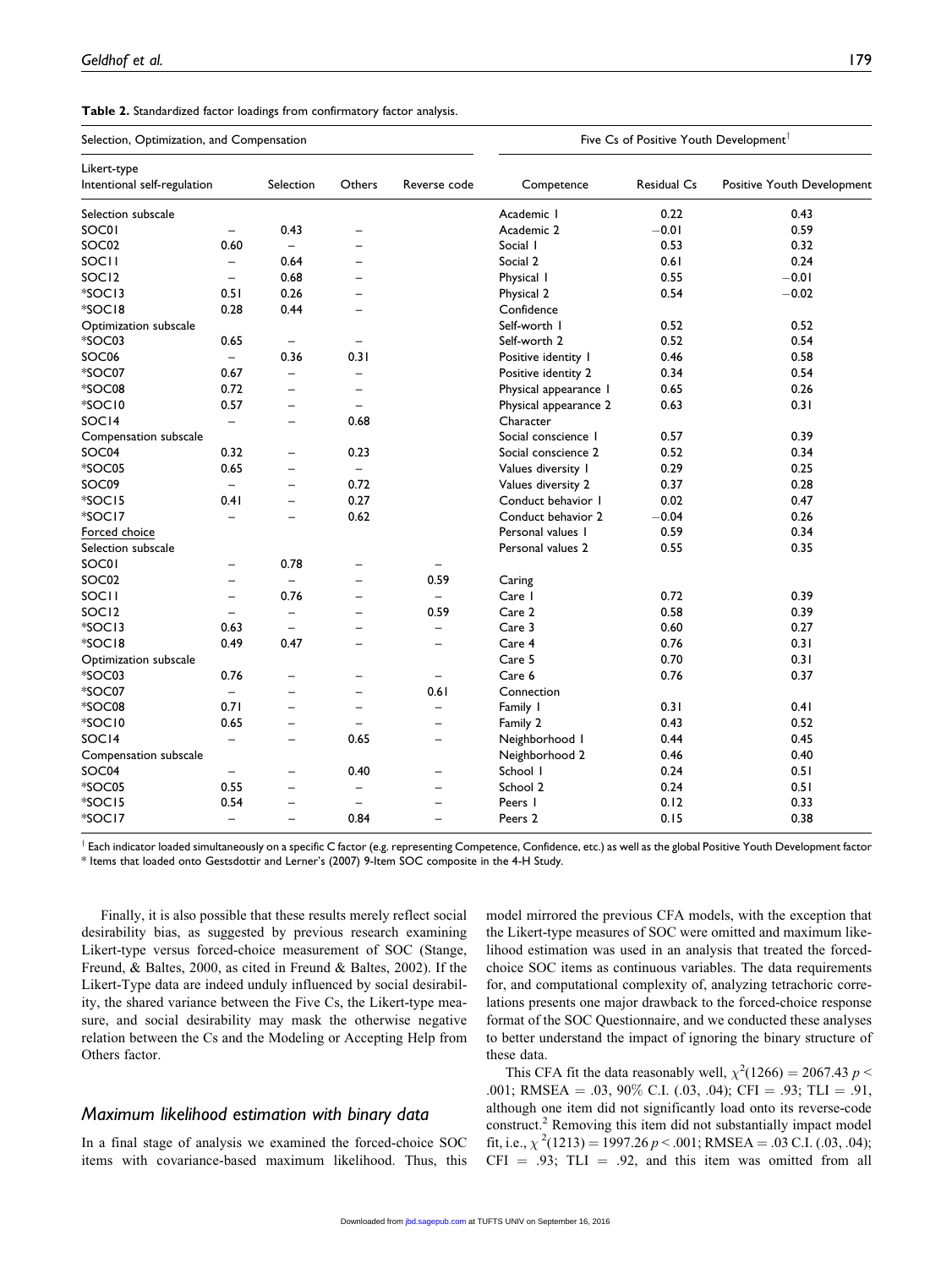

**Modeling and Accepting Help from Others** 



Figure 2. A comparison of each construct's SE(m)s at various levels of theta (scores on the factor) as estimated by either reliability or information plots.

|                                         |                       |                     |                     |          |          | 6         |  |
|-----------------------------------------|-----------------------|---------------------|---------------------|----------|----------|-----------|--|
| 1. Intentional self-regulation - Likert |                       |                     |                     |          |          |           |  |
| 2. Intentional self-regulation - binary | $.64$ ***             |                     |                     |          |          |           |  |
| 3. Selection - Likert                   | $.65***$              | $.44$ ***           |                     |          |          |           |  |
| 4. Selection - binary                   | $-.01$                | .07                 | $.36$ <sup>**</sup> |          |          |           |  |
| 5. Modeling others - Likert             | $.61$ <sup>****</sup> | .15 <sup>2</sup>    | .48                 | .03      |          |           |  |
| 6. Modeling others - binary             | $.26***$              | $.50^{\text{*obs}}$ | $-.01$              | .02      | $.52***$ |           |  |
| 7. Reverse code - binary                | $.41$ <sup>***</sup>  | $.63***$            | .47                 | $.40$ ** | 14.      | $25^{**}$ |  |

\*p < .05; \*\*p < .01; \*\*\*p < .001; Total  $N = 578$ 

subsequent analyses. The factor loadings in this CFA were somewhat lower than in the parallel model that examined tetrachoric correlations, and, accordingly, the factors displayed substantially lower reliabilities than in the tetrachoric models (composite reliability for Intentional Self-Regulation  $= .65$ , Selection  $= .56$ , Modeling and Accepting Help from Others  $= .41$ ). These results are consistent with Rhemtulla and colleagues' (2012) simulation that suggests continuous data analyses can produce biased factor loadings when the number of response categories is small.

Despite the lower item reliabilities and differential manifestation of the Reverse-Code Method Factor, the criterion correlations observed in this model mirrored those observed in the model that analyzed tetrachoric correlations estimated from the same data. Equating all criterion correlations for the Intentional Self-Regulation, Selection, and Modeling or Accepting Help from Others factors to the values from the final tetrachoric correlation model resulted in a nonsignificant change in model fit (again using a Type-I error rate of .001;  $\Delta \chi^2(33) = 53.42$ ,  $p = .01$ ). Although far from

definitive, this result suggests that the latent criterion correlations are not strongly impacted by the decision to use either of estimation approaches, despite the very different assumptions that each approach requires (and are also consistent with the simulation of Rhemtulla and colleagues, 2012).

# **Discussion**

Intentional self-regulation has been associated with positive developmental outcomes across the life span (McClelland et al., 2010). Researchers often disagree on what, exactly, constitutes selfregulation, and on how specific aspects of self-regulation are best measured, however. Although the integration of multiple theories of agentic behavior may be a long-term goal for self-regulation research, cohesive integration assumes adequate measurement.

The SOC model has been applied to adolescence, but prior research suggests a lack of differentiation of the SOC factors in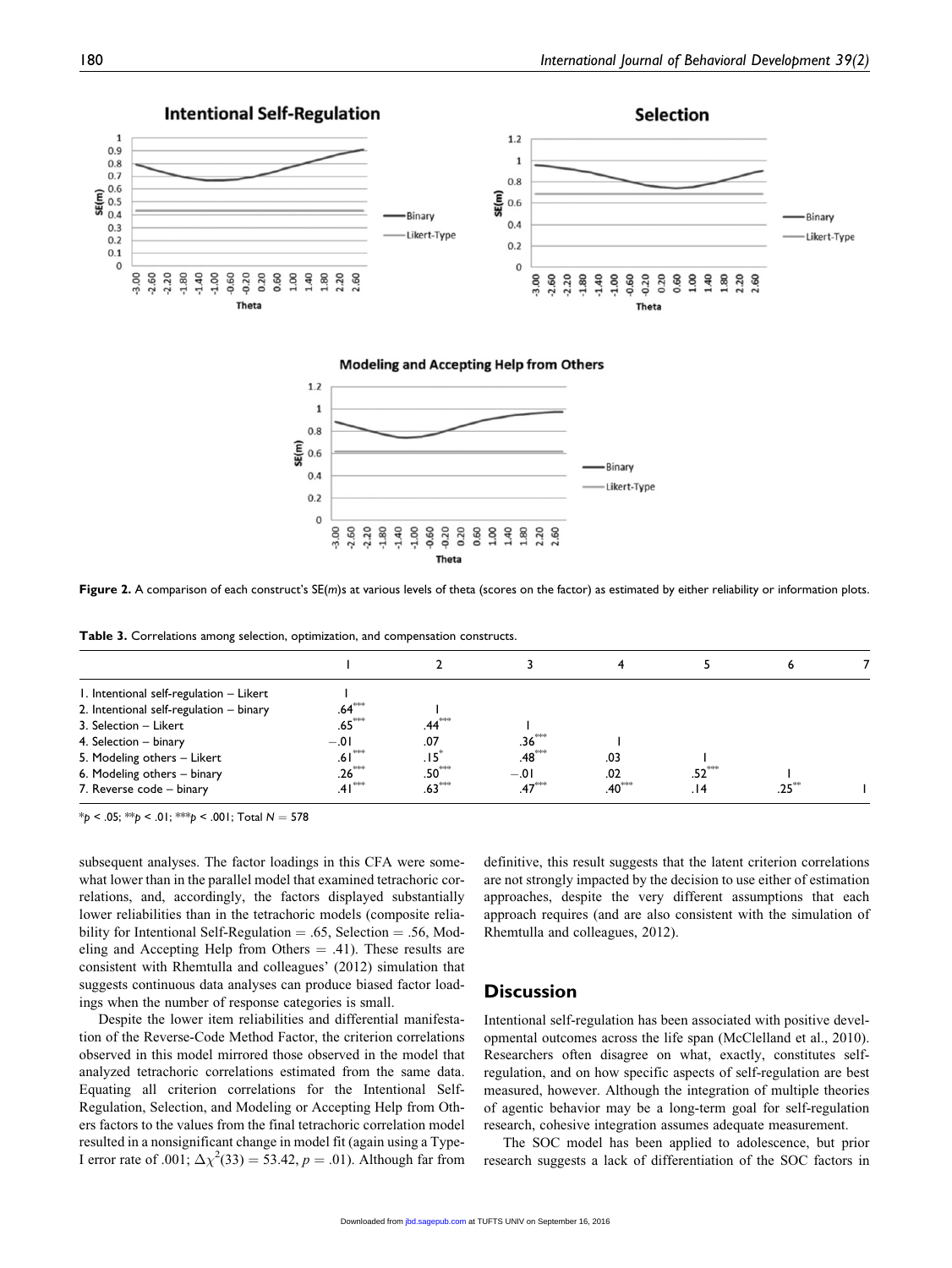#### Table 4. Criterion correlations.

|                            | Intentional self-regulation |                       |                      | Selection           | Modeling others          |                       | Reverse code        |  |
|----------------------------|-----------------------------|-----------------------|----------------------|---------------------|--------------------------|-----------------------|---------------------|--|
|                            | Likert                      | Binary                | Likert               | Binary              | Likert                   | Binary                | Binary              |  |
| <b>GPA</b>                 | $.17***$                    | $.17$ <sup>***</sup>  | $-.11$ <sup>**</sup> | $-.11$              |                          | <u>.31</u>            | .16                 |  |
| Contribution               | $.43***$                    | $.43$ <sup>****</sup> | <u>.21</u>           |                     | $\frac{.08}{.28}$        | $.28***$              | 14.                 |  |
| Depressive symptoms        | $-.22$ <sup>***</sup>       | $-.22$ <sup>***</sup> | $-.07$               | $\frac{-.25}{-.07}$ | $-.13***$                | $-.13***$             | $-.13$              |  |
| <b>Risk behaviors</b>      | $-.16$                      | $-.16$ <sup>***</sup> | $-.09^*$             | $-.09$              | $-.13$ <sup>**</sup>     | $-.13***$             | $-.22$              |  |
| Substance use              | $-.15$                      | $-.15$                | $-.07$               | $-.07$              | $-.17$                   | $-.17$                | $-.14$ <sup>*</sup> |  |
| Positive Youth Development | .61                         | .6 $1^{*}$            | $\frac{.40}{.20}$    |                     | $.47$ <sup>***</sup>     | $.47$ <sup>****</sup> | .36 <sup>°</sup>    |  |
| Competence                 | $.17***$                    | .l $7^{**}$           |                      | $\frac{-.21}{.20}$  | $\frac{.19}{.15}$        | $-40$ <sup>***</sup>  | $-.05$              |  |
| Confidence                 | .04                         | .04                   | $.15***$             | $.15***$            |                          | $-26$                 | .02                 |  |
| Character                  | $.21$ <sup>***</sup>        | $.21$ <sup>****</sup> | .09                  | .09                 | .07                      | .07                   | $-.01$              |  |
| Caring                     | .00                         | 0                     | .07                  | .07                 | $\cdot$ 13 <sup>**</sup> |                       | $-.12$              |  |
| Connection                 | $-.07$                      | $-.07$                | .08                  | .08                 | .04                      |                       | $-.15$              |  |

 $*_{p}$  < .05;  $*_{p}$  < .01;  $*_{p}$  < .001; Total N = 578.

Constructs indicated by Likert-type items are labeled L; Constructs indicated by forced-choice (binary) items are labeled B

Note. Latent correlations that significantly differed across forms ( $\alpha = .001$ ) are **bold and underlined.** 

adolescents as old as 18 years (e.g. Gestsdottir, Bowers, Boyd, et al., in press; Geldhof, Bowers, Gestsdottir, et al., in press). Existing evidence, however, has almost entirely relied on the forcedchoice version of the SOC questionnaire. The response format of this questionnaire presents potential difficulties. From a methodological standpoint, appropriate analyses for binary data are not wellunderstood by many developmental scientists. From a theoretical standpoint, adolescents may not see the forced choice options presented by the SOC Questionnaire as opposite ends of a single continuum.

Whether the evidence for an undifferentiated structure suggests that the adolescence-specific structure of intentional self-regulation also applies to late adolescence or is an artifact of measurement difficulties is therefore an unresolved question. In the present research we moved closer to answering this question by determining whether forced-choice and Likert-type versions of the SOC Questionnaire produced measures with equivalent factor structures, internal consistency, and criterion validity in a sample of late adolescents.

Our results suggested that both the forced-choice and Likerttype questionnaires produced similar factor structures, reliability estimates, and criterion validity, with the exception of the reverse-code method factor found with forced-choice items. In addition, treating Likert-type data as continuous produced moderately acceptable reliability estimates, but maximum likelihood analysis of the forced-choice data's raw-metric correlation matrix produced unacceptably low reliability estimates. In terms of overall item quality, either the forced-choice or the Likert-type administrations therefore appear to be acceptable. The choice of measure largely depends on the sample in question and the analytical approach planned for the findings.

Despite these differences, the similarities in factor structure and reliability across the two types of the SOC measure align with our finding that the criterion correlations were roughly equivalent across all three sets of our analyses. These findings suggest that that the forced-choice and Likert-type response scales tap similar constructs. We can therefore tentatively conclude that social desirability bias likely did not negatively impact the criterion validity of our Likert-type data, but we must also conclude that the Likert-type administration format did not add substantially to the overall scale's criterion validity. The major exception to these general findings was the markedly different correlations between the 5 Cs of PYD

(residualized to control for global PYD) and the constructs representing participants' willingness to model and accept help from others. The binary version of the selection scale also correlated negatively with contribution and overall PYD, whereas the selection construct indicated by Likert-type items correlated positively with these constructs. As we speculated above, these surprising results may indicate a wide variety of phenomena, ranging from measurement precision to the possibility of a non-linear relation between these constructs. Little existing evidence supports the existence of the modeling and accepting help form others factor in the SOC Questionnaire, and it is also possible that this factor is specific to this sample. Thus, future research is needed to better understand these relations and the potential importance of the modeling and accepting help from others factor and the selection factor in independent samples.

In terms of construct validity, however, the Likert-type data produced a more parsimonious factor structure. The forced-choice data produced either one or two reverse-coded method factors (depending on the estimation used), which suggests that reverse-coded items should be omitted from any forced-choice administrations of the SOC Questionnaire. However, after accounting for differences in whether reverse-coded items formed separate factors, our analyses found sufficiently similar factors in each set of analyses. Thus, we can suggest that both administration formats will display sufficiently equal levels of construct validity in future datasets, provided all reverse-coded items are omitted from the forced-choice version.

Taken as a whole, these results therefore provide initial evidence that the forced-choice and Likert-type measures tap roughly equivalent latent constructs. Interpreted in light of this finding, existing evidence for an undifferentiated SOC factor structure across adolescence is not likely due to measurement-related issues. The data instead suggest an adolescence-specific structure that extends into late adolescence and must be explored in future research.

When measuring adolescent self-regulation in future research, our results suggested that the choice between a Likert-type and a forced-choice administration of the SOC Questionnaire depends largely on the analyses a researcher wishes to perform. If a researcher plans on collecting data from small- to moderatelysized samples, or if he or she intends on running traditional parametric analyses such as multiple regressions or ANOVAs, then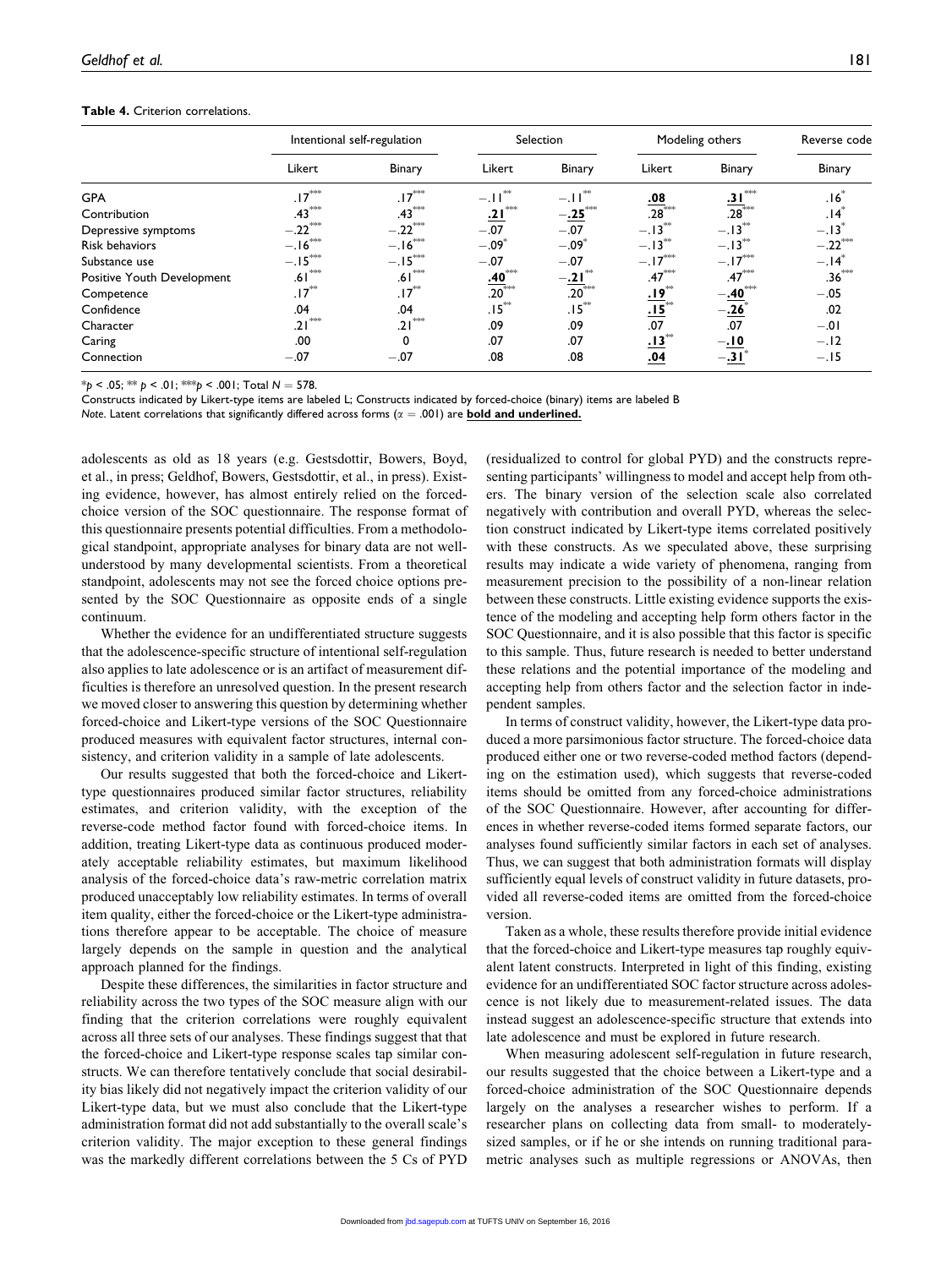we would caution against the forced-choice format. When analyzed as if the data were continuous (which is an assumption of traditional statistics) we obtained very low reliability estimates for the forcedchoice data. For smaller samples or traditional analyses we instead suggest a Likert-type version, which produced acceptable reliability estimates (indicating that using scale scores would be appropriate) and displayed both construct and criterion validity.

From a practical point of view, there is also considerably less text in the Likert-type version of the SOC questionnaire. Less text could be beneficial by reducing participant fatigue when administering long surveys or when including respondents with reading difficulties. Furthermore, the Likert-type version presumably is less cognitively demanding and might therefore be more appropriate in early adolescence. More research is needed on the effects of different representations of the SOC questionnaire for young adolescents.

# Limitations

Prior research has suggested that the SOC Questionnaire's forcedchoice format reduces the correlations between the SOC processes and indices of social desirability (Stange, Freund, & Baltes, 2000, as cited in Freund & Baltes, 2002). As previously explained, some evidence suggests that items used to measure social desirability bias may represent self-control behaviors, which can be seen as a component of self-regulation (Uziel, 2010). The extent and nature of the overlap of these two constructs is still debated, however. The strongest limitation to the present study is therefore that we did not include a measure of social desirability and empirically test the relations between social desirability and SOC in our analyses. Although the criterion correlations for our Likert-type SOC data did not appear to be attenuated when compared to those for the forcedchoice SOC data, additional empirical research would inform whether social desirably scales are related equally to the binary and Likert-versions of the SOC measure. Previous research found a significant positive correlation between social desirability and a forced-choice measure of SOC (Geldhof et al., 2012), and further examination of how social desirability relates to different administrations of the SOC Questionnaire would additionally inform an understanding of the relations between social desirability and self-regulation.

Our study is also limited in regard to generalizability. Our sample was a relatively homogenous group of primarily female collegeaged participants, although the present study included participants from across the United States (i.e., not from a single university's psychology subject pool). It is not clear that our findings will replicate in samples of different ages or in different contexts, which suggests the need for extension and replication of our results.

Similarly, our results suggest generally poor differentiation of the SOC processes. We did not find clear Selection, Optimization, and Compensation factors in either our Likert-type or forced-choice data. These findings replicate the results obtained from earlier waves of the 4-H Study (e.g. Geldhof, Bowers, Gestsdottir, et al., in press) and from a recent study with adolescent samples from four cultures (Gestsdottir, Geldhof, et al., in press), but our findings may not replicate in samples where greater differentiation is observed, such as would be expected in older samples. For instance, our sample consisted largely of college students, and a more heterogeneous sample may have produced more heterogeneous data that would be better represented by a tripartite factor structure. Such heterogeneity could differentially impact the correlations between criterion constructs and the elements of SOC, when the SOC Questionnaire is scaled using either a Likert-type or forced-choice format. These results therefore underscore the limited nature of the field's understanding of self-regulation processes and their development during late adolescence and the transition to adulthood.

Last, we did not consider changes in how the SOC questionnaire was worded (except where necessary to convert the existing forced-choice items to a Likert-type format). The processes of goal selection, optimization, and compensation are necessarily domain specific (e.g. selection of social goals vs. selection of academic goals; Geldhof et al., 2012), but the SOC questionnaire is worded in a way that taps domain-general processes (e.g. ''I think about exactly how I can best realize my plans''). Adolescents may respond differently to abstract vs. domain-specific items, and it is unclear how the abstract nature of the considered items might have impacted the factor structure and criterion relations that we observed.

# **Conclusions**

In sum, our findings suggest that forced-choice and Likert-type formats of the SOC Questionnaire are acceptably interchangeable. A researcher may find the traditional forced-choice format of the SOC Questionnaire undesirable for any number of reasons, ranging from statistical to practical, and for these instances we show that a Likerttype administration is useful. Such an administration format will make the SOC Questionnaire more widely accessible and, in the long term, may encourage researchers to more fully integrate the field's understanding of SOC with its knowledge of other selfregulation processes across the life span.

#### **Notes**

- 1. Items loading onto the Modeling and Accepting Help from Others factor were determined in an initial exploratory factor analysis; these results are not presented here but are available from the first author upon request.
- 2. In this CFA we specified two separate reverse-code method factors as suggested in a preliminary EFA of the data. Further details about these EFA models are available by request from the first author.

#### Funding

This research was supported in part by a grant from the National 4-H Council.

#### **References**

- Bajor, J. K., & Baltes, B. B. (2003). The relationship between selection optimization with compensation, conscientiousness, motivation, and performance. Journal of Vocational Behavior, 63, 347–367.
- Baltes, P. B., & Baltes, M. M. (1990). Psychological perspectives on successful aging: The model of selective optimization with compensation. In P. B. Baltes & M. M. Baltes (Eds.), Successful aging: Perspectives from the behavioral sciences (pp. 1–34). New York, NY: Cambridge University Press.
- Baltes, P. B., Lindenberger, U., & Staudinger, U. M. (2006). Lifespan theory in developmental psychology. In R. M. Lerner (Ed.), Handbook of child psychology (6th ed., Vol. 1, pp. 569–664). Hoboken, NJ: Wiley.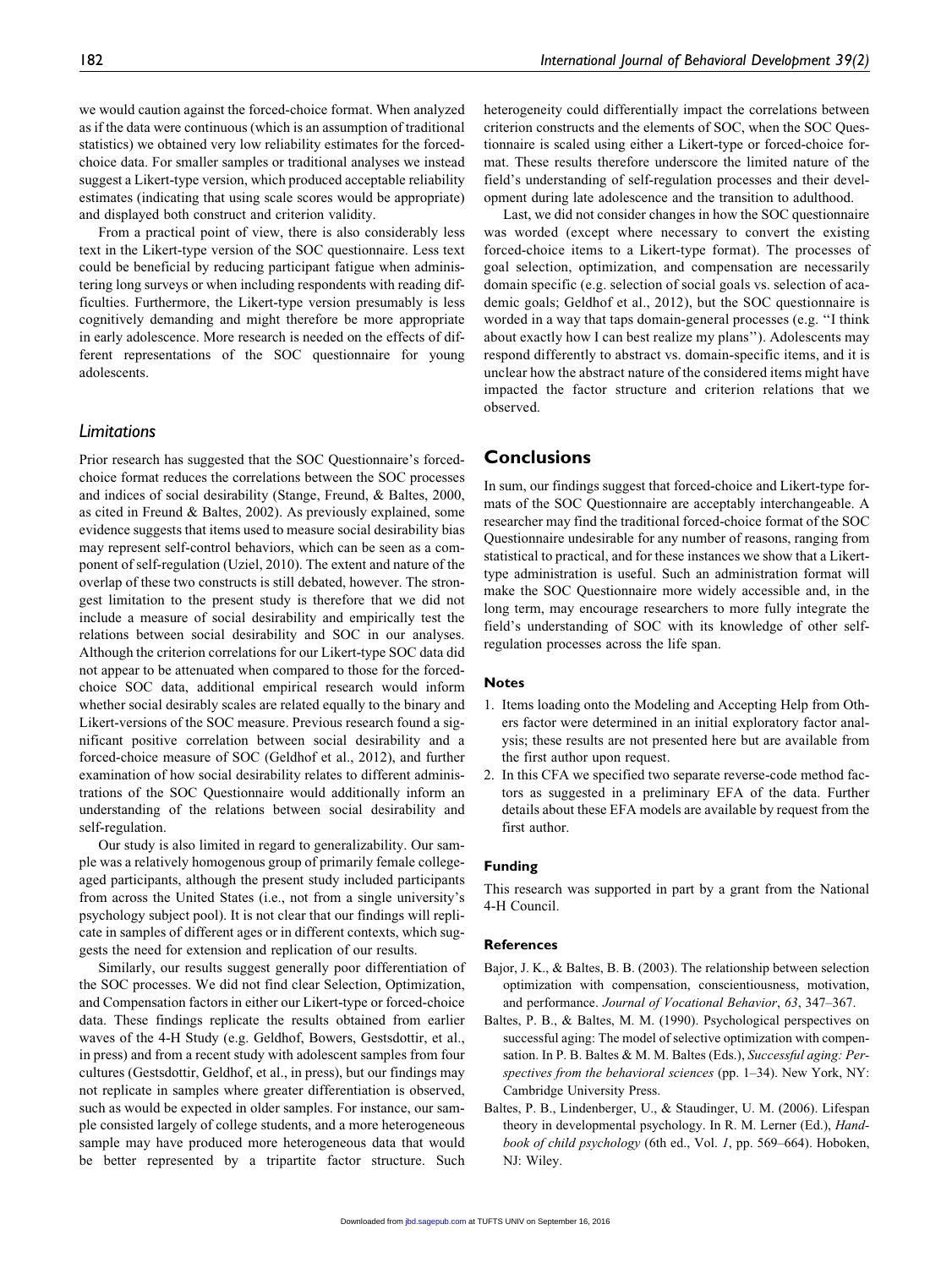- Benson, P. L., Leffert, N., Scales, P. C., & Blyth, D. A. (1998). Beyond the ''village'' rhetoric: Creating healthy communities for children and adolescents. Applied Developmental Science, 2, 138–159.
- Bentler, P. M. (1990). Conparative fit indexes in structural models. Psychological Bulletin, 107, 238–246.
- Blakemore, S.-J., & Choudhury, S. (2006). Development of the adolescent brain: Implications for executive function and social cognition. Journal of Child Psychology and Psychiatry, 47, 296–312. doi:10. 1111/j.1469-7610.2006.0611.x
- Bowers, E. P., Geldhof, G. J., Johnson, S. K., Lerner, J. V., & Lerner, R. M. (Eds.). (2014). Thriving across the adolescent years: Findings from the 4-H Study of Positive Youth Development [Special issue]. Journal of Youth and Adolescence, 43(6).
- Bowers, E. P., Gestsdottir, S., Geldhof, G. J., Nikitin, J., von Eye, A., & Lerner, R. M. (2011). Developmental trajectories of intentional self regulation in adolescence: The role of parenting and implications for positive and problematic outcomes among diverse youth. Journal of Adolescence, 34, 1193–1206.
- Brandstädter, J. (2006). Action perspectives on human development. In W. Damon (Series Ed.) & R. Lerner (Vol. Ed.), Handbook of child psychology: Vol. 1. Theoretical models of human development (pp. 516–568). Hoboken, NJ: Wiley.
- Côté, J. E. (2009). Identity formation and self-development in adolescence. In R. M. Lerner & L. Steinberg (Eds.), Handbook of Adolescent Psychology, Volume 1: Individual Bases of Adolescent Development (3rd ed., pp. 266–304). Hoboken, NJ: Wiley.
- Cronbach, L. J. (1951). Coefficient alpha and the internal structure of tests. Psychometrika, 16, 297–334.
- Davis, M. (1980). A multidimensional approach to individual differences in empathy. Catalog of Selected Documents in Psychology,  $10(4)$ , 1-17.
- Eisenberg, N., Fabes, R. A., Murphy, B. C., Karbon, M., Smith, M., & Maszk, P. (1996). The relations of children's dispositional empathy-related responding to their emotionality, regulation, and social functioning. Developmental Psychology, 32, 195–209.
- Freund, A. M., & Baltes, P. B. (2000). The orchestration of selection, optimization, and compensation: An action-theoretical conceptualization of a theory of developmental regulation. In W. J. Perrig & A. Grob (Eds.), Control of human behavior, mental processes and consciousness: Essays in honor of the 60th birthday of August Flammer (pp. 35–58). New York, NY: Erlbaum.
- Freund, A. M., & Baltes, P. B. (2002). Life-management strategies of selection, optimization, and compensation: Measurement by self-report and construct validity. Journal of Personality and Social Psychology, 82, 642–662.
- Forero, C. G., Maydeu-Olivares, A., & Gallardo-Pujol, D. (2009). Factor analysis with ordinal indicators: A Monte Carlo study comparing DWLS and ULS estimation. Structural Equation Modeling, 16, 625–641.
- Geldhof, G. J., Bowers, E. P., Boyd, M. J., Mueller, M. K., Napolitano, C. M., Callina, K. S., ... Lerner, R. M. (2014). Creation of short and very short measures of the Five Cs of Positive Youth Development. Journal of Research on Adolescence, 24, 163–176.
- Geldhof, G. J., Bowers, E. P., Gestsdottir, S., Napolitano, C. M., & Lerner, R. M. (in press). Self-regulation across adolescence: Exploring the structure of selection, optimization, and compensation. Journal of Research on Adolescence.
- Geldhof, G. J., Bowers, E. P., Mueller, M. K., Napolitano, C. M., Callina, K. S., & Lerner, R. M. (2014). Longitudinal analysis of a very short measure of positive youth development. Journal of Youth and Adolescence, 43, 933–949.
- Geldhof, G. J., Little, T. D., & Colombo, J. (2010). Self-regulation across the lifespan. In M. E. Lamb, A. M. Freund (Vol. Eds.) & R. M. Lerner (Editor-in-Chief). Social and emotional development (Vol. 2: Social and emotional development, pp. 116–157). Hoboken, NJ: Wiley.
- Geldhof, G. J., Little, T. D., & Hawley, P. H. (2012). Two measures of self-regulation for young adults and late adolescents in the academic and social domains. International Journal of Behavioral Development, 36, 476–499.
- Gestsdottir, S., Bowers, E. P., von Eye, A., Napolitano, C. M., & Lerner, R. M. (2010). Intentional self regulation in middle adolescence: The emerging role of loss-based selection in positive youth development. Journal of Youth and Adolescence, 39, 764–782.
- Gestsdottir, S., Geldhof, G. J., Paus, T., Freund, A., Adalbjarnardottir, S., Lerner, J., & Lerner, R. M. (2014). Self-regulation among youth in four Western cultures: Is there an adolescent-specific structure of the Selection-Optimization-Compensation (SOC) model? International Journal of Behavioral Development. Advance online publication. doi: 10.1177/0165025414542712
- Gestsdottir, S., & Lerner, R. M. (2007). Intentional self-regulation and positive youth development in early adolescence: Findings from the 4-H study of positive youth development. Developmental Psychology, 43, 508–521.
- Gestsdottir, S., & Lerner, R. M. (2008). Positive development in adolescence: The development and role of intentional self-regulation. Human Development, 51, 202–224.
- Gestsdottir, S., Lewin-Bizan, S., von Eye, A., Lerner, J. V., & Lerner, R. M. (2009). The structure and function of selection, optimization, and compensation in adolescence: Theoretical and applied implications. Journal of Applied Developmental Psychology, 30(5), 585–600.
- Guttman, L. (1945). A basis for analyzing test-retest reliability. Psychometrika, 10, 255–282.
- Hahn, E. A., & Lachman, M. E. (2014). Everyday experiences of memory problems and control: The adaptive role of selective optimization with compensation in the context of memory decline. Aging, Neuropsychology, and Cognition: A Journal on Normal and Dysfunctional Development, 22, 25–41.
- Harter, S. (1983). Supplementary description of the Self-Perception Profile for Children: Revision of the Perceived Competence Scale for Children. Unpublished manuscript, University of Denver, CO.
- Harter, S. (1988). Manual for the Self-Perception Profile for Adolescents. Denver, CO: University of Denver.
- Havighurst, R. J. (1972). Developmental tasks and education. New York, NY: Longman.
- Hu, L., & Bentler, P. M. (1998). Fit indices on covariance structure modeling: Sensitivity to underparameterized model misspecification. Psychological Methods, 3, 424–453.
- Jamieson, S. (2004). Likert scales: How to (ab)use them. Medical Education, 38, 1212–1218.
- Keating, D. P. (2004). Cognitive and brain development. In R. M. Lerner & L. Steinberg (Eds.), Handbook of adolescent psychology (pp. 45–84). New York, NY: Wiley.
- Kline, R. B. (2005). Principles and practice of structural equation modeling (2nd ed.). New York, NY: Guilford.
- Leffert, N., Benson, P. L., Scales, P. C., Sharma, A. R., Drake, D. R., & Blyth, D. A. (1998). Developmental assets: Measurement and prediction of risk behaviors among adolescents. Applied Developmental Science, 2(4), 209–230.
- Lerner, J. V., Bowers, E. P., Minor, K., Boyd, M. J., Mueller, M. K., Schmid, K. L., ... Lerner, R. M. (2012). Positive youth development: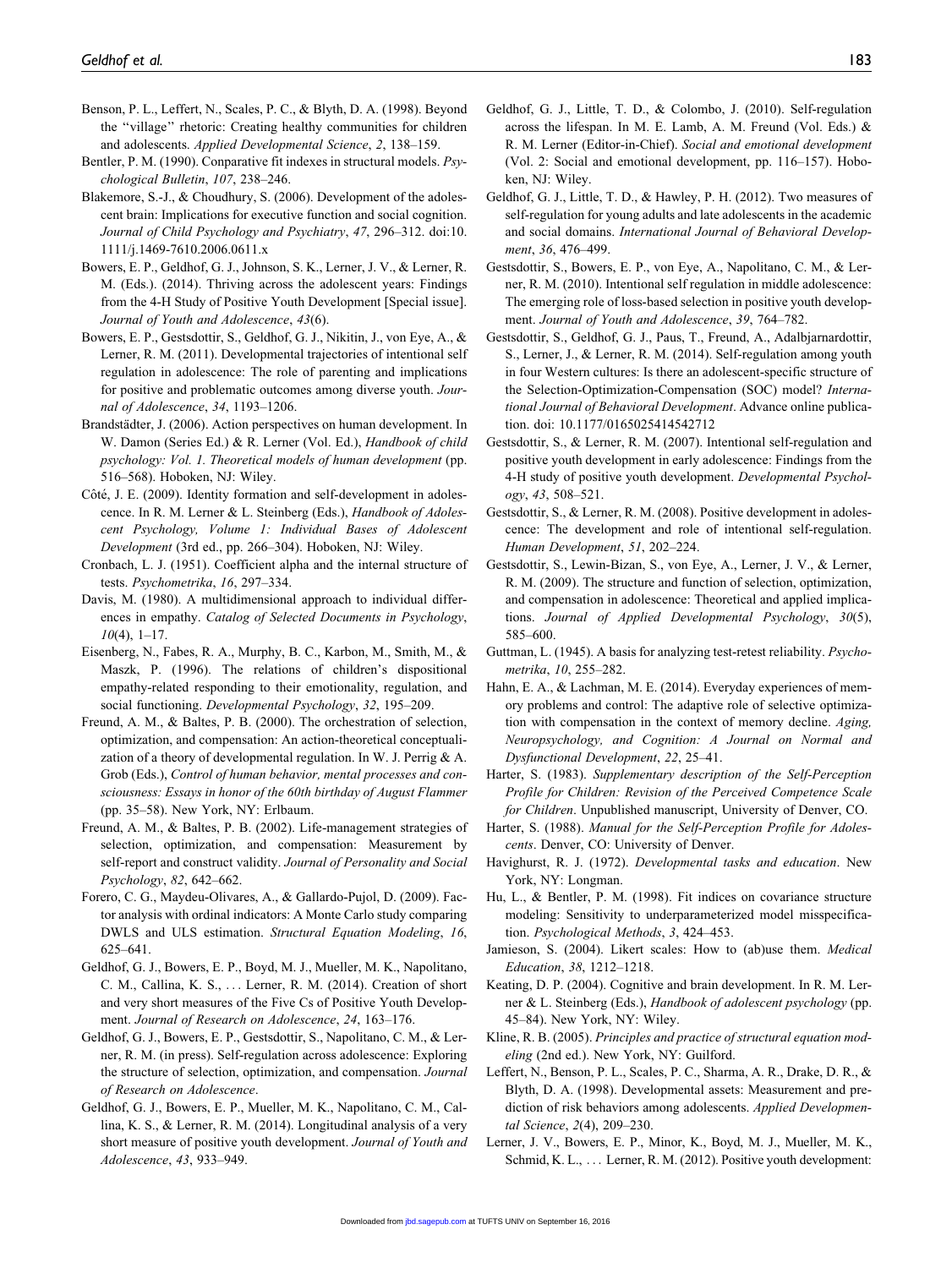Processes, philosophies, and programs. In R. M. Lerner, M. A. Easterbrooks & J. Mistry (Eds.), Handbook of psychology, Volume 6: Developmental psychology (2nd ed., pp. 365–392). Editor-in-chief: I. B. Weiner. Hoboken, NJ: Wiley.

- Lerner, R. M., Lerner, J. V., Bowers, E., & Geldhof, G. J. (in press). Positive youth development: A relational developmental systems model. In W. F. Overton, P. C. Molenaar (Vol. Eds.) & R. M. Lerned (Ed.-in-Chief), Handbook of Child Psychology and Developmental Science. Volume One: Theory and Method. (7th ed.). Hoboken, NJ: Wiley.
- Lerner, R. M., Lerner, J. V., Lewin-Bizan, S., Bowers, E. P., Boyd, M., Mueller, M., ... Napolitano, C. (2011). Positive youth development: Processes, programs, and problematics. Journal of Youth Development, 6(3), 40–64.
- Lerner, J. V., Phelps, E., Forman, Y., & Bowers, E. P. (2009). Positive youth development. In R. M. Lerner & L. Steinberg, (Eds.), Handbook of adolescent psychology, Vol 1: Individual bases of adolescent development (3rd ed., pp. 524–558). Hoboken, NJ: John Wiley & Sons Inc.
- Lewin-Bizan, S., Lynch, A. D., Fay, K., Schmid, K., McPherran, C., Lerner, J. V., & Lerner, R. M. (2010). Trajectories of positive and negative behaviors from early- to middle-adolescence. Journal of Youth and Adolescence, 39(7), 751–763.
- Little, T. D. (2013). Longitudinal structural equation modeling. New York: Guilford.
- Lubke, G. H., & Muthén, B. O. (2004). Applying multigroup confirmatory factor models for continuous outcomes to Likert scale data complicates meaningful group comparisons. Structural Equation Modeling, 11, 514–534.
- MacCallum, R. C., Zhang, S., Preacher, K. J., & Rucker, D. D. (2002). On the practice of dichotomization of quantitative variables. Psychological Methods, 7, 19–40.
- Marsh, H. W., Hau, K., & Wen, Z. (2004). In search of golden rules: Comment on hypothesis-testing approaches to setting cutoff values for fit indexec and dangers in overgeneralizing Hu and Bentler's (1999) findings. Structural Equation Modeling, 11, 320–341.
- McClelland, M. M., Ponitz, C. C., Messersmith, E., & Tominey, S. (2010). Self-regulation: The integration of cognition and emotion. In R. Lerner (Series Ed.) &W. Overton (Vol. Ed.), Handbook of life-span development (Vol. 1: Cognition, biology and methods, pp. 509–553). Hoboken, NJ: Wiley & Sons.
- McDonald, R. P. (1970). The theoretical foundations of principal factor analysis, canonical factor analysis and alpha factor analysis. British Journal of Mathematical and Statistical Psychology, 23, 1–21.
- McDonald, R. P. (1999). Test theory: A unified treatment. Mahwah, NJ: Erlbaum.
- Molenaar, P. C. M., & Nesselroade, J. R. (2012). Merging the idiographic filter with dynamic factor analysis to model process. Applied Developmental Science, 16, 210–219.
- Monitoring the Future. (2000). National survey on drug use, 1975-2000. Bethesda, MD: National Institute on Drug Abuse.
- Napolitano, C. M., Bowers, E. P., Gestsdottir, S., & Chase, P. A. (2011). The development of intentional self-regulation in adolescence: Describing, explaining, and optimizing its link to positive youth development. In R. M. Lerner, J. V. Lerner & J. B. Benson (Eds.), Advances in child development and behavior: Positive youth development (pp. 19–38). Boston, MA: Elsevier.
- Napolitano, C. M., Callina, K. S., & Mueller, M. K. (2013). Comparing alternate approaches to calculating reliability for dichotomous data: The sample case of adolescent selection, optimization, and compensation. Applied Developmental Science, 17, 148–151.
- Nesselroade, R. R., Gerstorf, D., Hardy, S. A., & Ram, N. (2007). Idiographic filters for psychological constructs. Measurement, 5, 217–235.
- Novick, M. R., & Lewis, C. (1967). Coefficient alpha and the reliability of composite measurements. Psychometrika, 32, 1–13.
- Radloff, L. S. (1977). The CES-D scale: A self-report depression scale for research in the general population. Applied Psychological Measurement, 1(3), 385-401.
- Reise, S. P. (2012). The rediscovery of bifactor measurement models. Multivariate Behavioral Research, 47(5), 667–696.
- Rhemtulla, M., Brosseau-Liard, P. E´., & Savalei, V. (2012). When can categorical variables be treated as continuous? A comparison of robust continuous and categorical SEM estimation methods under suboptimal conditions. Psychological Methods, 17(3), 354–373.
- Schmid, K. L., & Lopex, S. J. (2011). Positive pathways to adulthood: The role of hope in adoelscents' constructions of their futures. Advances in Child Development and Behavior, 41, 69–88.
- Schmid, K. L., Phelps, E., Kiely, M. K., Napolitano, C. M., Boyd, M. J., & Lerner, R. M. (2011). The role of adolescents' hopeful futures in predicting positive and negative developmental trajectories: Findings from the 4-H Study of Positive Youth Development. The Journal of Positive Psychology, 6, 45–56.
- Small, S. A., & Rodgers, K. B. (1995). Teen Assessment Project (TAP) Survey Question Bank. Madison: University of Wisconsin-Madison.
- Steiger, J. H., & Lind, J. C. (1980, May). Statistically based tests for the number of common factors. Paper presented at the annual meeting of the Psychometric Society, Iowa City, IA.
- Steinberg, L. (2010). A behavioral scientist looks at the science of adolescent brain development. Brain and Cognition, 72, 160–164.
- Tucker, L. R., & Lewis, C. (1973). A reliability coefficient for maximum likelihood factor analysis. Psychometrika, 38, 1–10.
- Uziel, L. (2010). Rethinking social desirability scales: From impression management to interpersonally oriented self-control. Perspectives on Psychological Science, 5, 243–262.
- Wiese, B. S., Freund, A. M., & Baltes, P. B. (2000). Selection, optimization, and compensation: An action-related approach to work and partnership. Journal of Vocational Behavior, 57, 273–300.
- Wiese, B. S., Freund, A. M., & Baltes, P. B. (2002). Subjective career success and emotional well-being: Longitudinal predictive power of selection, optimization, and compensation. Journal of Vocational Behavior, 60, 321–335.
- Werts, C. E., Linn, R. L., & Jöreskog, K. G. (1974). Intraclass reliability estimates: Testing structural assumptions. Educational and Psychological Measurement, 34, 25–33.
- Ziegelmann, J. P., & Lippke, S. (2007). Use of selection, optimization, and compensation strategies in health self-regulation: Interplay with resources and successful development. Journal of Aging and Health, 19, 500–518.
- Zimmerman, S., Phelps, E., & Lerner, R. M. (2007). Intentional self-regulation in early adolescence: Assessing the structure of selection, optimization, and compensations processes. European Journal of Developmental Science, 1(3), 272–299.